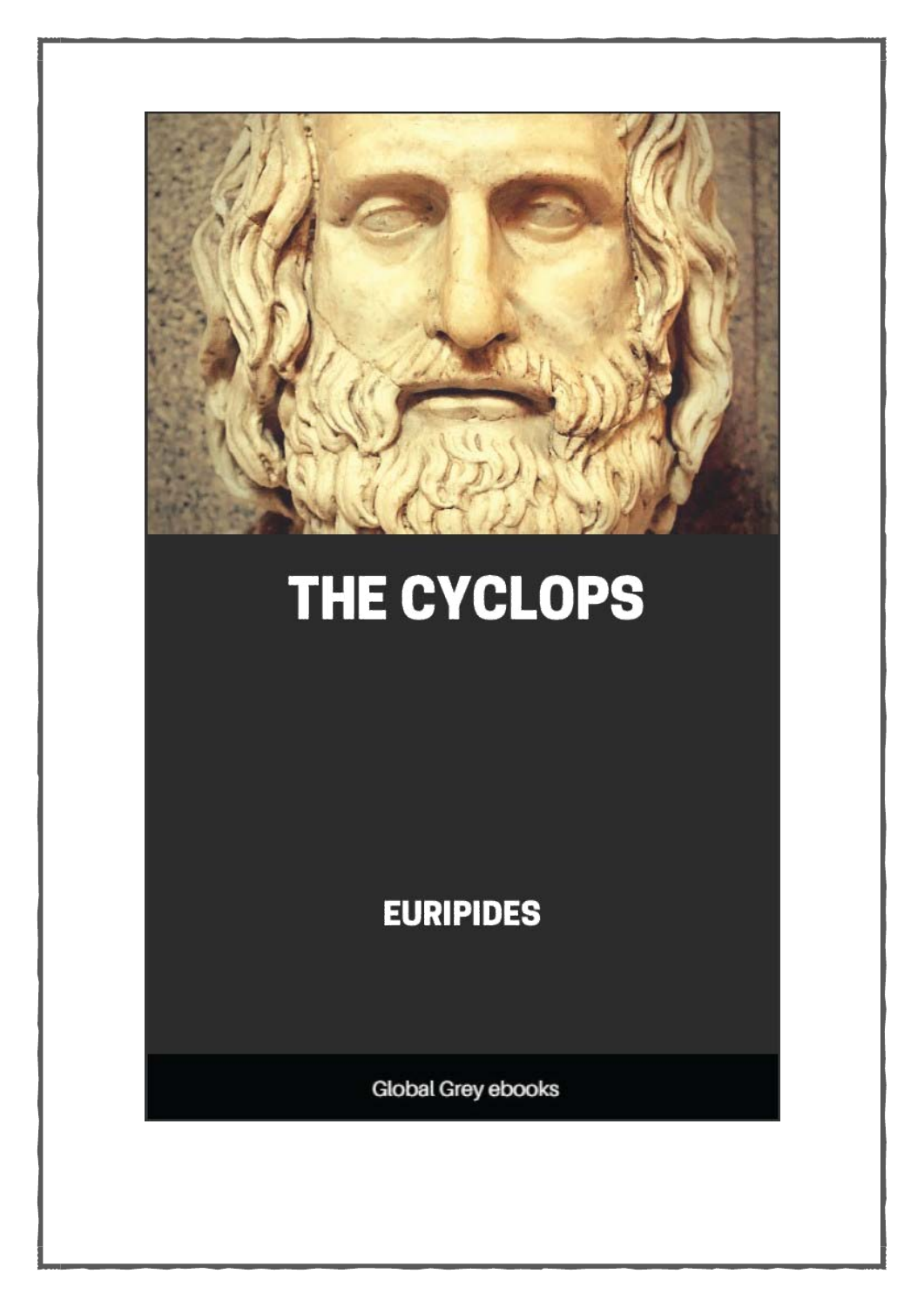## THE CYCLOPS

## **BY**

### EURIPIDES

TRANSLATED BY E. P. COLERIDGE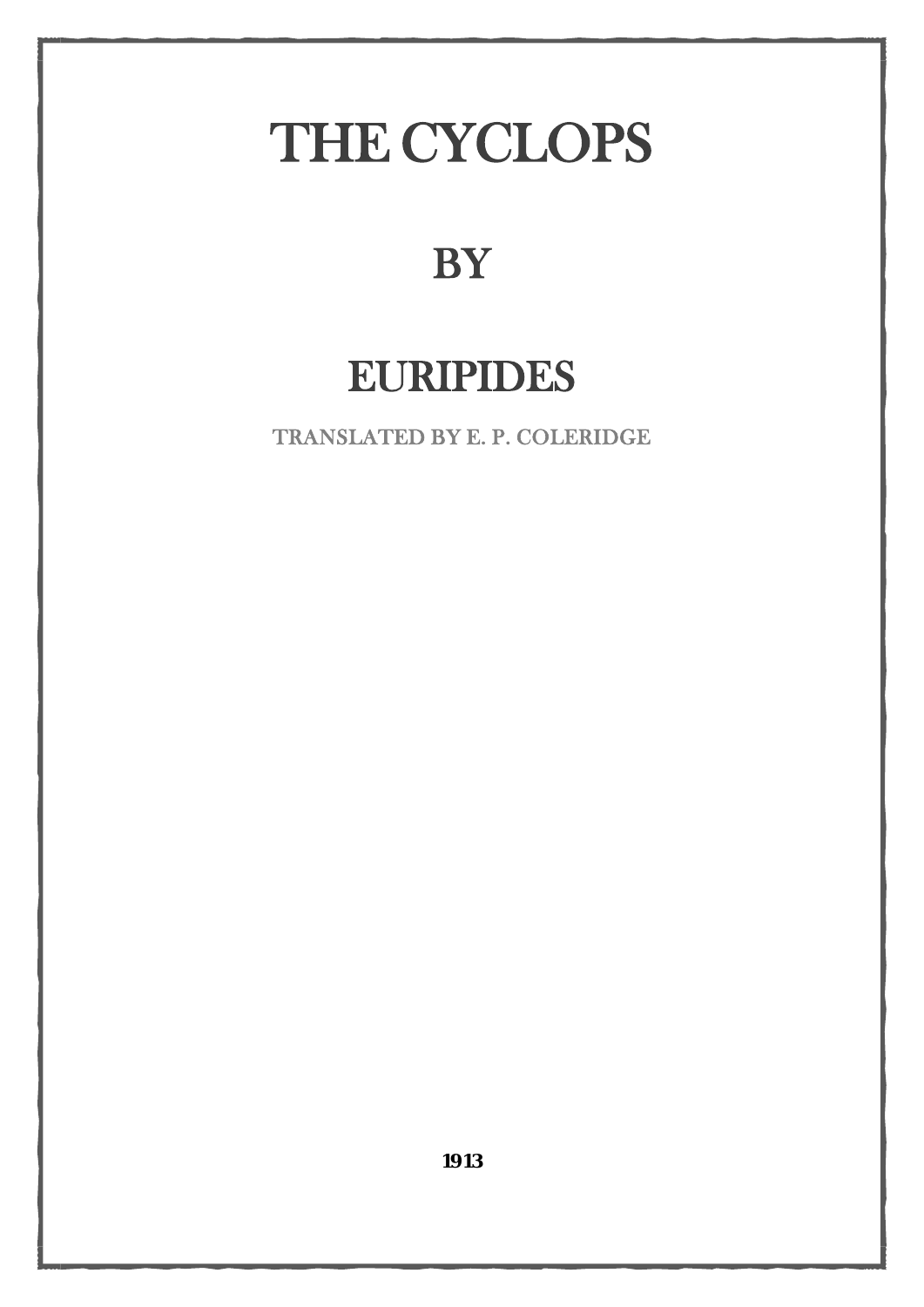The Cyclops by Euripides.

This edition was created and published by Global Grey

©GlobalGrey 2018

![](_page_2_Picture_3.jpeg)

**[globalgreyebooks.com](https://www.globalgreyebooks.com/)**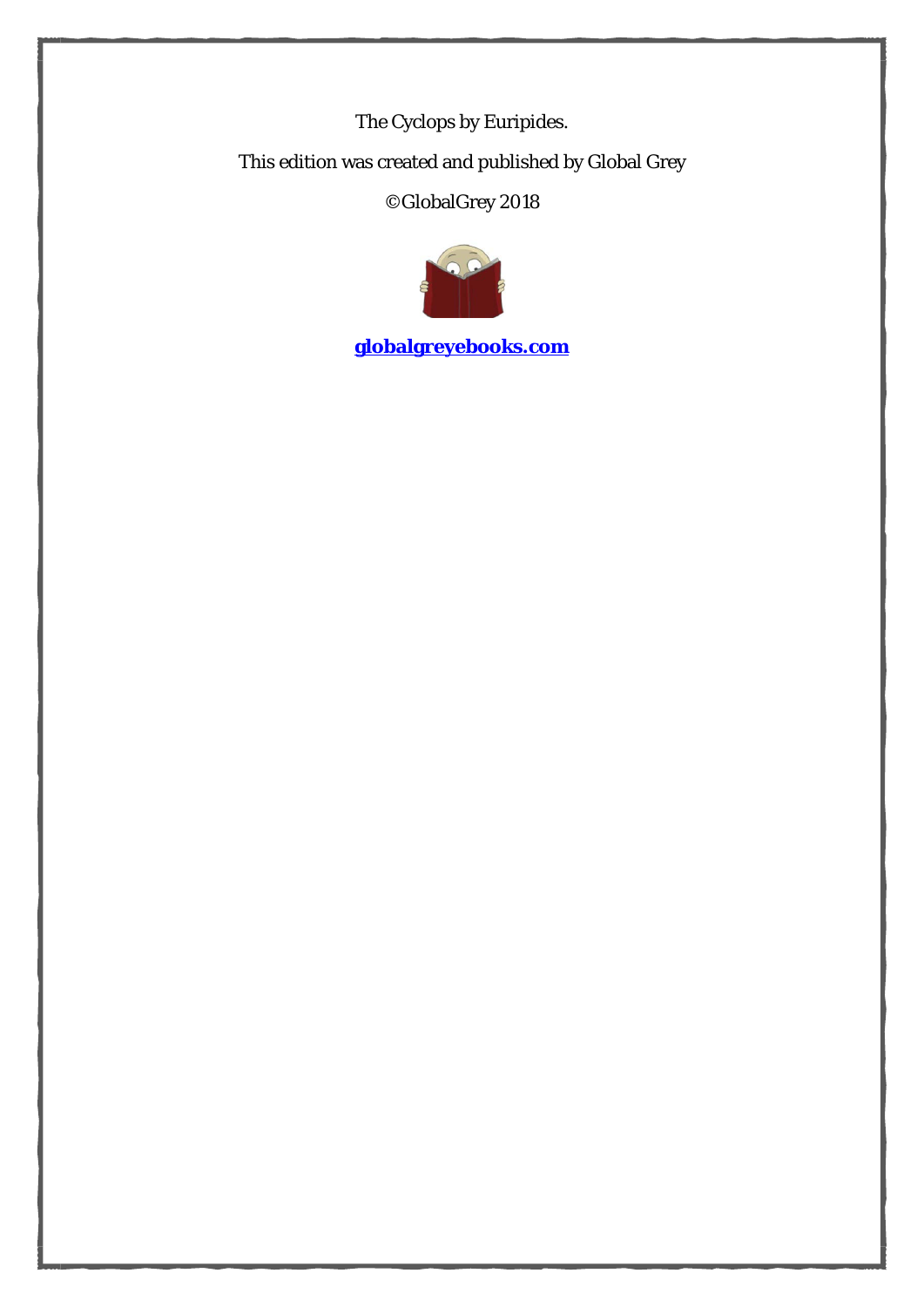#### **THE CYCLOPS**

#### **Characters in the play**

- SILENUS, old servant of the CYCLOPS
- CHORUS OF SATYRS
- ODYSSEUS
- THE CYCLOPS
- Companions of ODYSSEUS

#### *(SCENE:-Before the great cave of the CYCLOPS at the foot of Mount Aetna. SILENUS enters. He has a rake with him, with which he cleans up the ground in front of the cave as he soliloquizes.)*

1

**Silenus**: O BROMIUS, unnumbered are the toils I bear because of thee, no less now than when I was young and hale; first, when thou wert driven mad by Hera and didst leave the mountain nymphs, thy nurses; next, when in battle with earth-born spearmen I stood beside thee on the right as squire, and slew Enceladus, smiting him full in the middle of his targe with my spear. Come, though, let me see; must I confess 'twas all a dream? No, by Zeus! since I really showed his spoils to the Bacchic god. And now am I enduring to the full a toil still worse than those. For when Hera sent forth a race of Tyrrhene pirates against thee, that thou mightest be smuggled far away, I, as soon as the news reached me, sailed in quest of thee with my children; and, taking the helm myself, I stood on the end of the stern and steered our trim craft; and my sons, sitting at the oars, made the grey billows froth and foam as they sought thee, my liege. But just as we had come nigh Malea in our course, an east wind blew upon the ship and drove us hither to the rock of Aetna, where in lonely caverns dwell the one-eyed children of ocean's god, the murdering Cyclopes. Captured by one of them we are slaves in his house; Polyphemus they call him whom we serve; and instead of Bacchic revelry we are herding a godless Cyclops's flocks; and so it is my children, striplings as they are, tend the young thereof on the edge of the downs; while my appointed task is to stay here and fill the troughs and sweep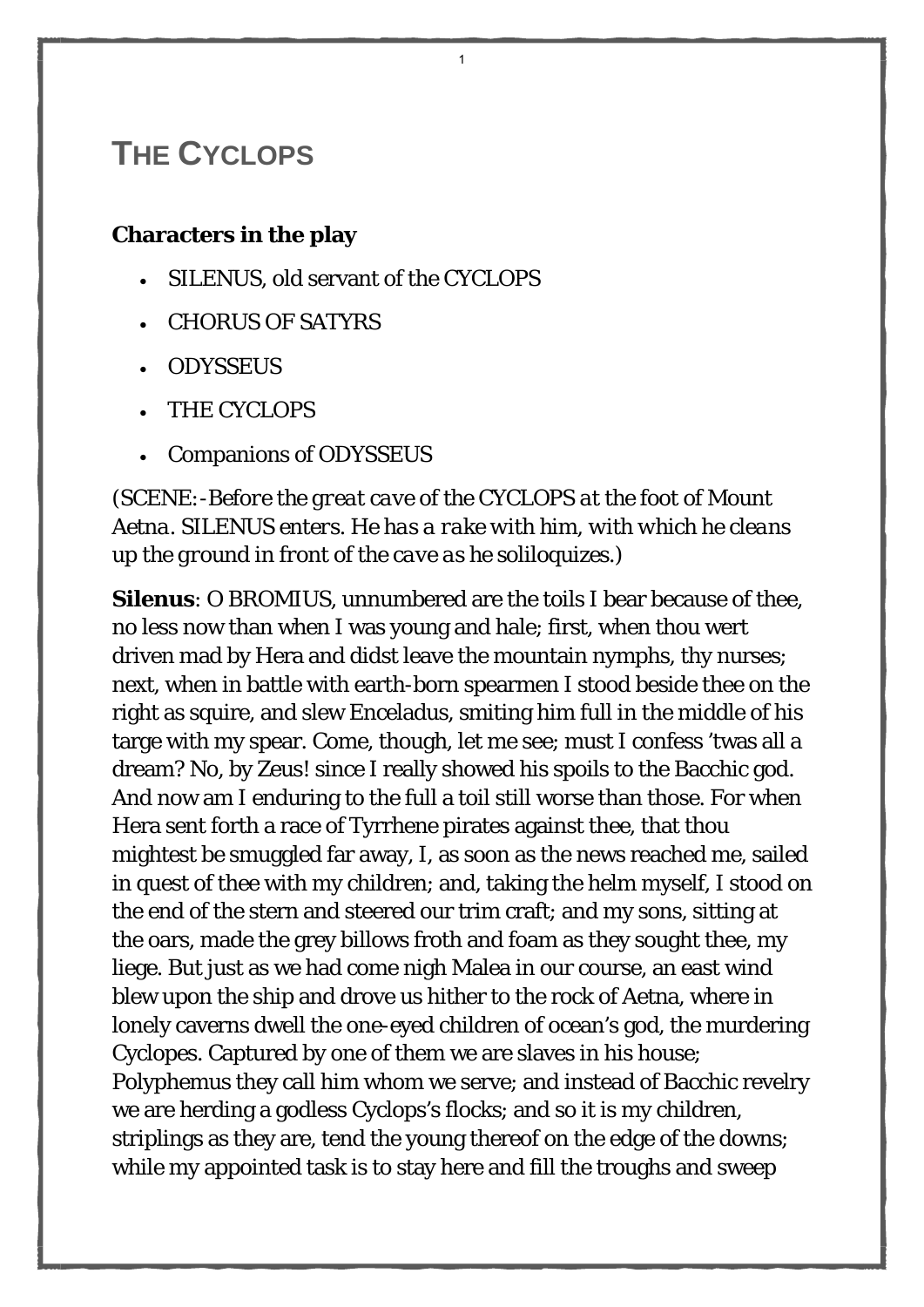out the cave, or wait upon the ungodly Cyclops at his impious feasts. His orders now compel obedience; I have to scrape out his house with the rake you see, so as to receive the Cyclops, my absent master, and his sheep in clean caverns.

But already I see my children driving their browsing flocks towards me.

What means this? is the beat of feet in the Sicinnis dance the same to you now as when ye attended the Bacchic god in his revelries and made your way with dainty steps to the music of lyres to the halls of Althaea?

#### *(The CHORUS OF SATYRS enters, driving a flock of goats and sheep. Servants follow them.)*

**Chorus***: (singing)* Offspring of well-bred sires and dams, pray whither wilt thou be gone from me to the rocks? Hast thou not here a gentle breeze, and grass to browse, and water from the eddying stream set near the cave in troughs? and are not thy young ones bleating for thee? Pst! pst! wilt thou not browse here, here on the dewy slope? Ho! ho ere long will I cast a stone at thee. Away, away! O horned one, to the fold-keeper of the Cyclops, the country-ranging shepherd.

Loosen thy bursting udder; welcome to thy teats the kids, whom thou leavest in the lambkins' pens. Those little bleating kids, asleep the livelong day, miss thee; wilt then leave at last the rich grass pastures on the peaks of Aetna and enter the fold? . . .

Here we have no Bromian god; no dances here, or Bacchantes thyrsusbearing; no roll of drums, or drops of sparkling wine by gurgling founts; nor is it now with Nymphs in Nysa I sing a song of Bacchus, Bacchus! to the queen of love, in quest of whom I once sped on with Bacchantes, white of foot. Dear friend, dear Bacchic god, whither art roaming alone, waving thy auburn locks, while I, thy minister, do service to the one-eyed Cyclops, a slave and wanderer I, clad in this wretched goat-skin dress, severed from thy love?

**Silenus**: Hush, children! and bid our servants fold the flocks in the rock-roofed cavern.

**Leader of the chorus:** *(to Servants)* Away! *(To SILENUS)* But prithee, why such haste, father?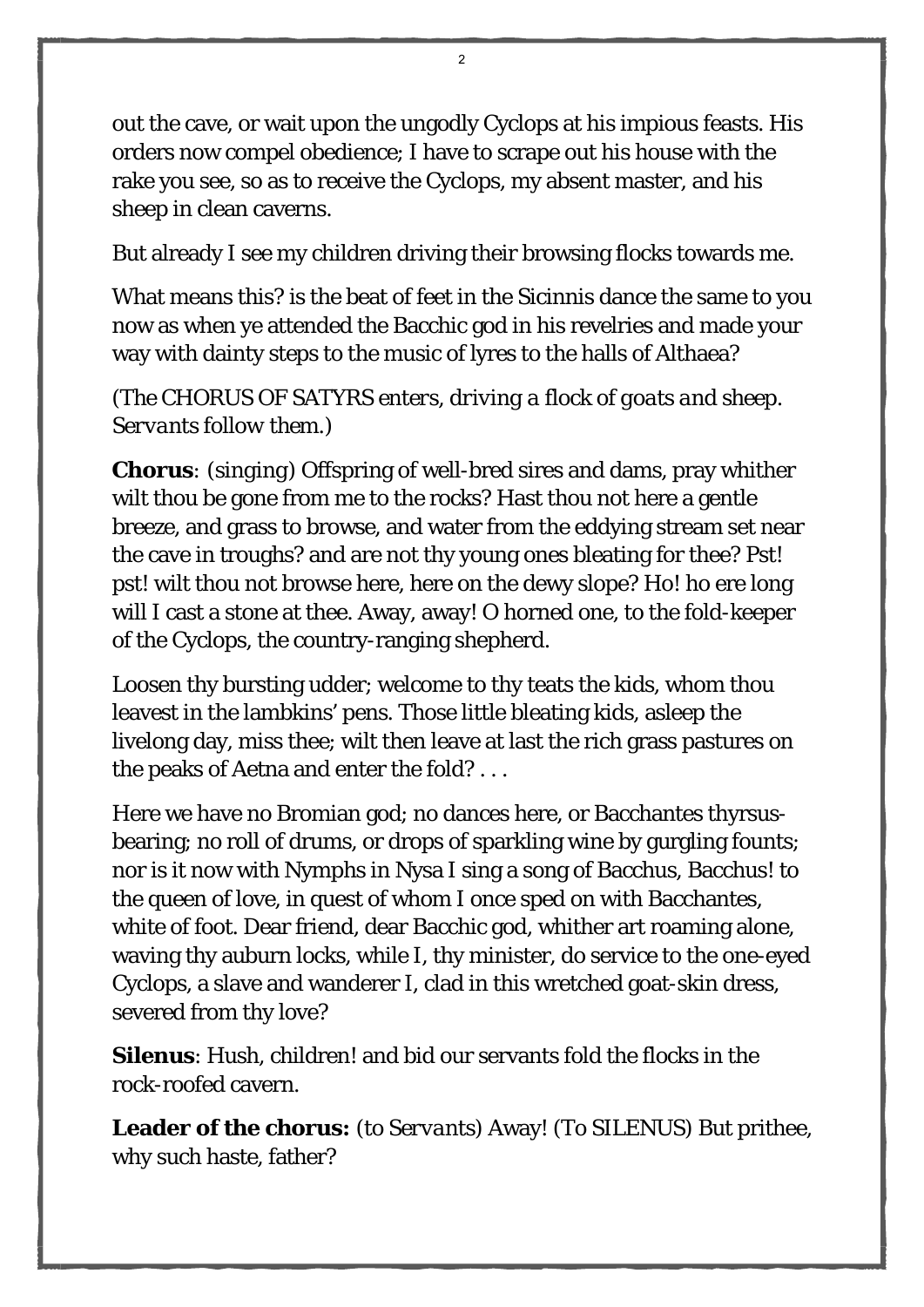**Silenus**: I see the hull of a ship from Hellas at the shore, and men, that wield the oar, on their way to this cave with some chieftain. About their necks they carry empty vessels and pitchers for water; they are in want of food. Luckless strangers! who can they be? They know not what manner of man our master Polyphemus is, to have set foot here in his cheerless abode and come to the jaws of the cannibal Cyclops in an evil hour. But hold ye your peace, that we may inquire whence they come to the peak of Sicilian Aetna.

*(ODYSSEUS and his companions enter. They carry baskets for provisions and water jars.)*

**Odysseus**: Pray tell us, sirs, of some river-spring whence we might draw a draught to slake our thirst, or of someone willing to sell victuals to mariners in need.

Why, what is this? We seem to have chanced upon a city of the Bromian god; here by the caves I see a group of Satyrs. To the eldest first I bid "All hail!"

**Silenus**: All hail, sir! tell me who thou art, and name thy country.

**Odysseus**: Odysseus of Ithaca, king of the Cephallenians' land.

**Silenus**: I know him for a prating knave, one of Sisyphus' shrewd offspring.

**Odysseus**: I am the man; abuse me not.

**Silenus**: Whence hast thou sailed hither to Sicily?

**Odysseus**: From Ilium and the toils of Troy.

**Silenus**: How was that? didst thou not know the passage to thy native land?

**Odysseus**: Tempestuous winds drove me hither against my will.

**Silenus**: God wot! thou art in the same plight as I am.

**Odysseus**: Why, wert thou too drifted hither against thy will?

**Silenus**: I was, as I pursued the pirates who carried Bromius off.

**Odysseus**: What land is this and who are its inhabitants?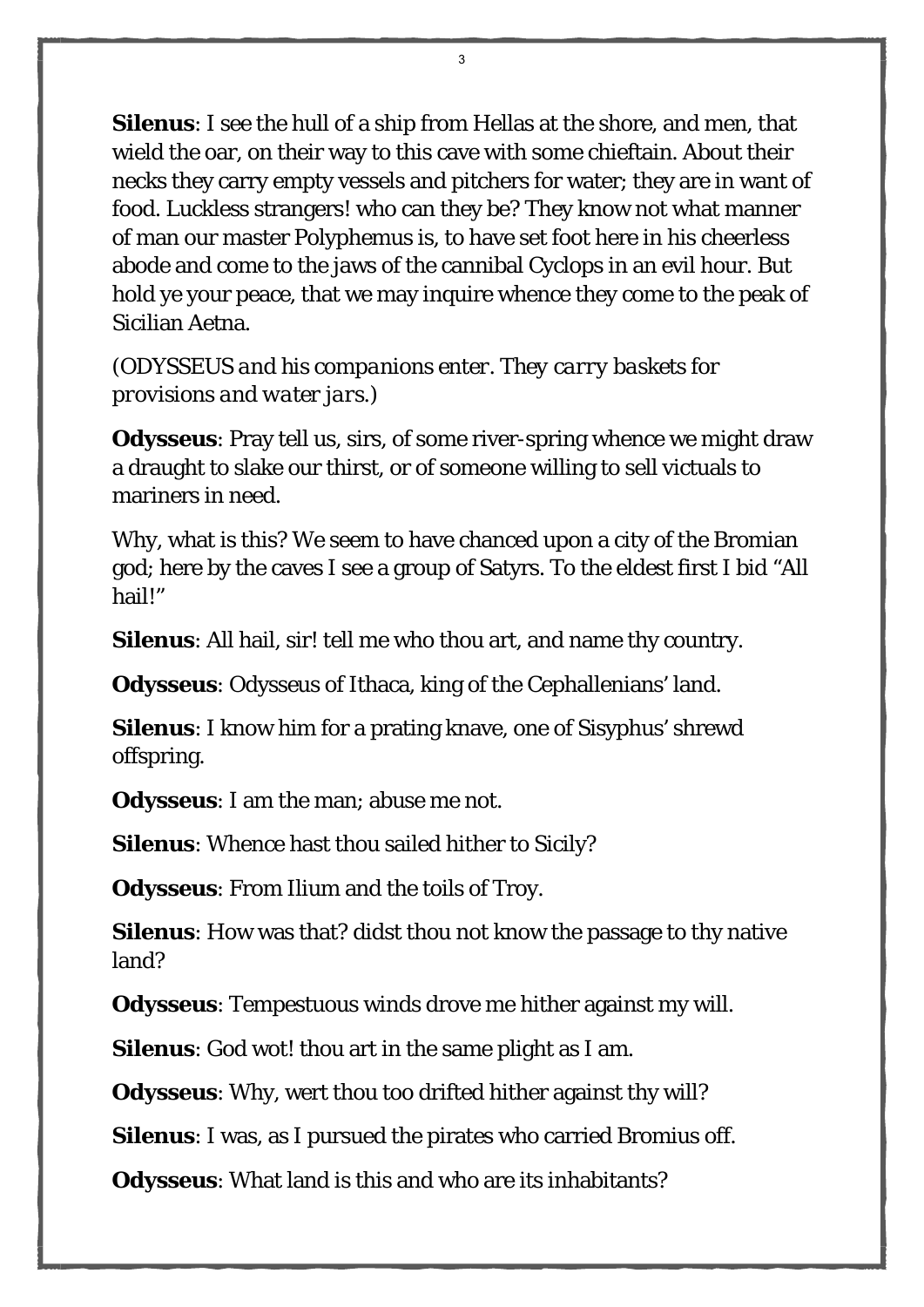**Silenus**: This is mount Aetna, the highest point in Sicily. **Odysseus**: But where are the city-walls and ramparts? **Silenus**: There are none; the headlands, sir, are void of men. **Odysseus**: Who then possess the land? the race of wild creatures? **Silenus**: The Cyclopes, who have caves, not roofed houses. **Odysseus**: Obedient unto whom? or is the power in the people's hands? **Silenus**: They are rovers; no man obeys another in anything. **Odysseus**: Do they sow Demeter's grain, or on what do they live? **Silenus**: On milk and cheese and flesh of sheep. **Odysseus**: Have they the drink of Bromius, the juice of the vine? **Silenus**: No indeed! and thus it is a joyless land they dwell in. **Odysseus**: Are they hospitable and reverent towards strangers? **Silenus:** Strangers, they say, supply the daintiest meat. **Odysseus**: What, do they delight in killing men and eating them? **Silenus**: No one has ever arrived here without being butchered. **Odysseus**: Where is the Cyclops himself? inside his dwelling? **Silenus**: He is gone hunting wild beasts with hounds on Aetna. **Odysseus**: Dost know then what to do, that we may be gone from the land? **Silenus**: Not I, Odysseus; but I would do anything for thee. **Odysseus**: Sell us food, of which we are in need. **Silenus**: There is nothing but flesh, as I said. **Odysseus**: Well, even that is a pleasant preventive of hunger.

4

**Silenus**: And there is cheese curdled with fig-juice, and the milk of kine.

**Odysseus**: Bring them out; a man should see his purchases.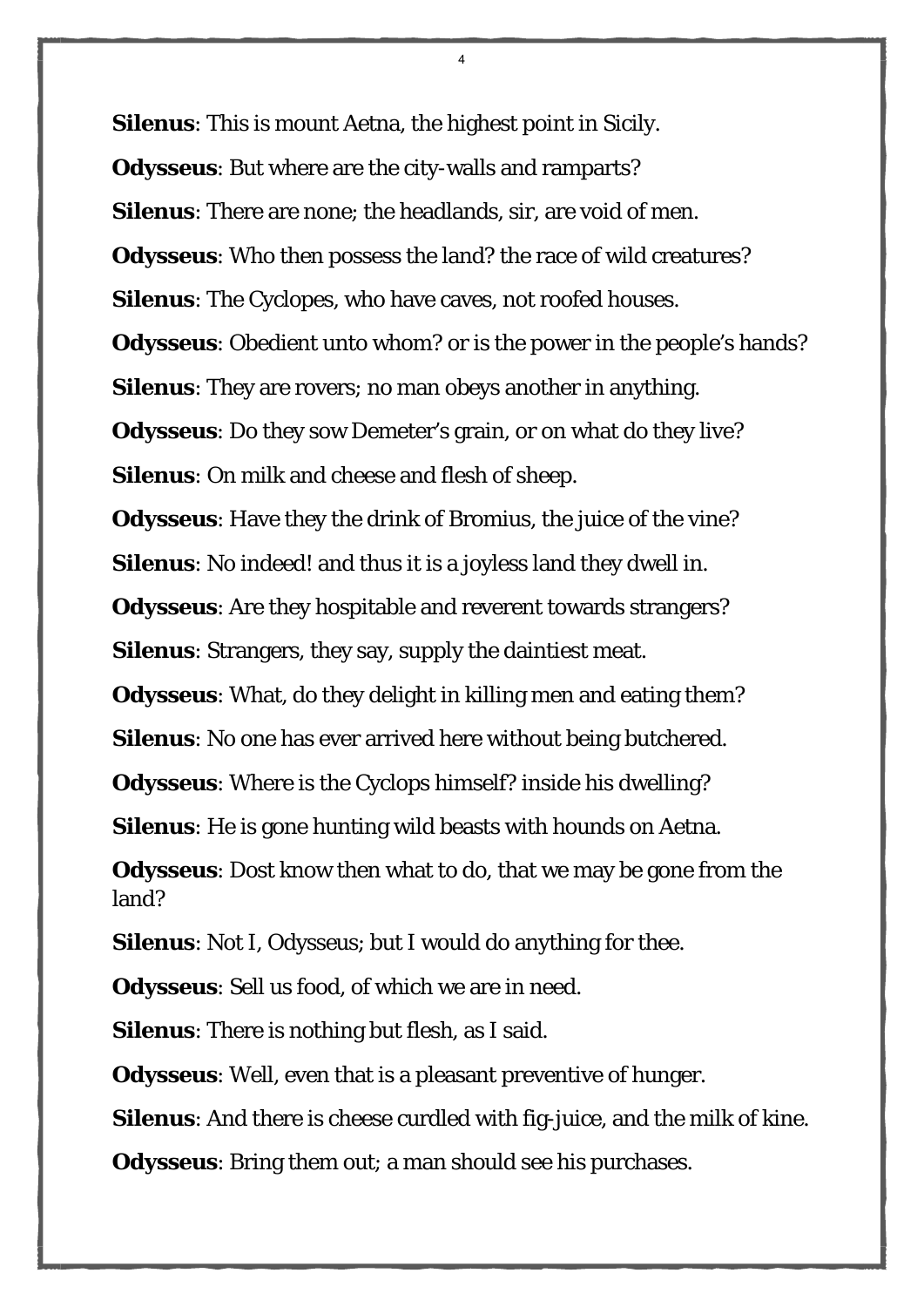**Silenus**: But tell me, how much gold wilt thou give me in exchange? **Odysseus**: No gold bring I, but Dionysus' drink.

**Silenus**: *(joyfully)* Most welcome words! I have long been wanting that.

**Odysseus**: Yes, it was Maron, the god's son, who gave me a draught.

**Silenus:** What! Maron whom once I dandled in these arms?

**Odysseus**: The son of the Bacchic god, that thou mayst learn more certainly.

**Silenus**: Is it inside the ship, or hast thou it with thee?

**Odysseus**: This, as thou seest, is the skin that holds it, old sir.

**Silenus**: Why, that would not give me so much as a mouthful.

**Odysseus**: This, and twice as much again as will run from the skin.

**Silenus**: Fair the rill thou speakest of, delicious to me.

**Odysseus**: Shall I let thee taste the wine unmixed, to start with?

**Silenus:** A reasonable offer; for of a truth a taste invites the purchase.

**Odysseus**: Well, I haul about a cup as well as the skin.

**Silenus**: Come, let it gurgle in, that I may revive my memory by a pull at it.

**Odysseus**: *(pouring)* There then!

**Silenus**: *(smelling it)* Ye gods! what a delicious scent it has!

**Odysseus**: What! didst thou see it?

**Silenus**: No, i' faith, but I smell it.

**Odysseus**: Taste it then, that thy approval may not stop at words.

**Silenus**: *(taking a drink)* Zounds! Bacchus is inviting me to dance; ha! ha!

**Odysseus**: Did it not gurgle finely down thy throttle?

**Silenus**: Aye that it did, to the ends of my fingers.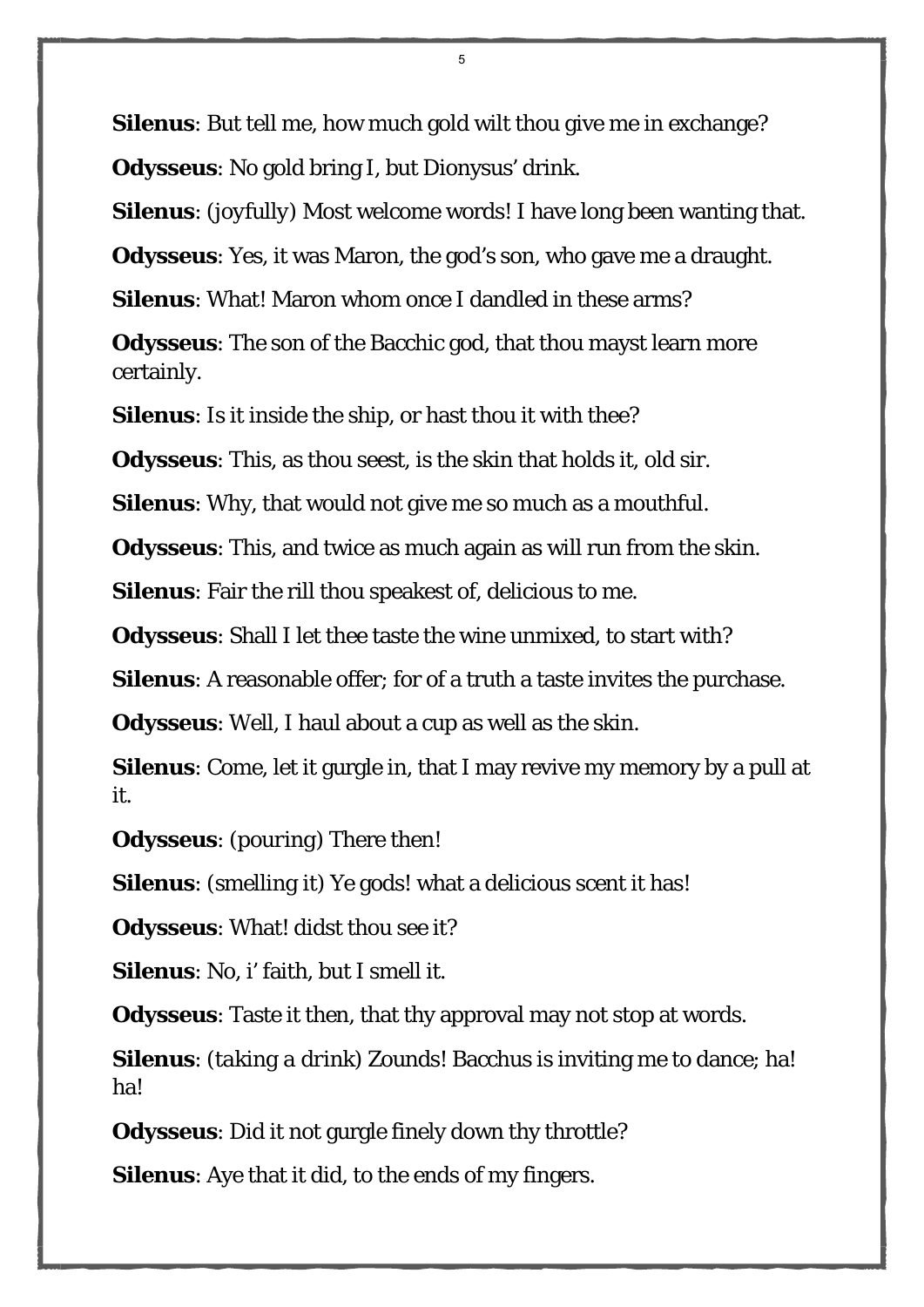**Odysseus**: Well, we will give thee money besides.

**Silenus**: Only undo the skin, and never mind the money.

**Odysseus**: Bring out the cheeses then and lambs.

**Silenus**: I will do so, with small thought of any master. For let me have a single cup of that and I would turn madman, giving in exchange for it the flocks of every Cyclops and then throwing myself into the sea from the Leucadian rock, once I have been well drunk and smoothed out my wrinkled brow. For if a man rejoice not in his drinking, he is mad; for in drinking it's possible for this to stand up straight, and then to fondle breasts, and to caress well tended locks, and there is dancing withal, and oblivion of woe. Shall not I then purchase so rare a drink, bidding the senseless Cyclops and his central eye go hang?

*(SILENUS goes into the cave.)*

**Leader**: Hearken, Odysseus, let us hold some converse with thee.

**Odysseus**: Well, do so; ours is a meeting of friends.

**Leader**: Did you take Troy and capture the famous Helen?

**Odysseus**: Aye, and we destroyed the whole family of Priam.

**Leader**: After capturing your blooming prize, were all of you in turn her lovers? for she likes variety in husbands; the traitress! the sight of a man with embroidered breeches on his legs and a golden chain about his neck so fluttered her, that she left Menelaus, her excellent little husband. Would there had never been a race of women born into the world at all, unless it were for me alone!

**Silenus**: *(reappearing with food)* Lo! I bring you fat food from the flocks, king Odysseus, the young of bleating sheep and cheeses of curdled milk without stint. Carry them away with you and begone from the cave at once, after giving me a drink of merry grape-juice in exchange.

**Leader**: Alack! yonder comes the Cyclops; what shall we do?

**Odysseus**: Then truly are we lost, old sir! whither must we fly?

**Silenus**: Inside this rock, for there ye may conceal yourselves.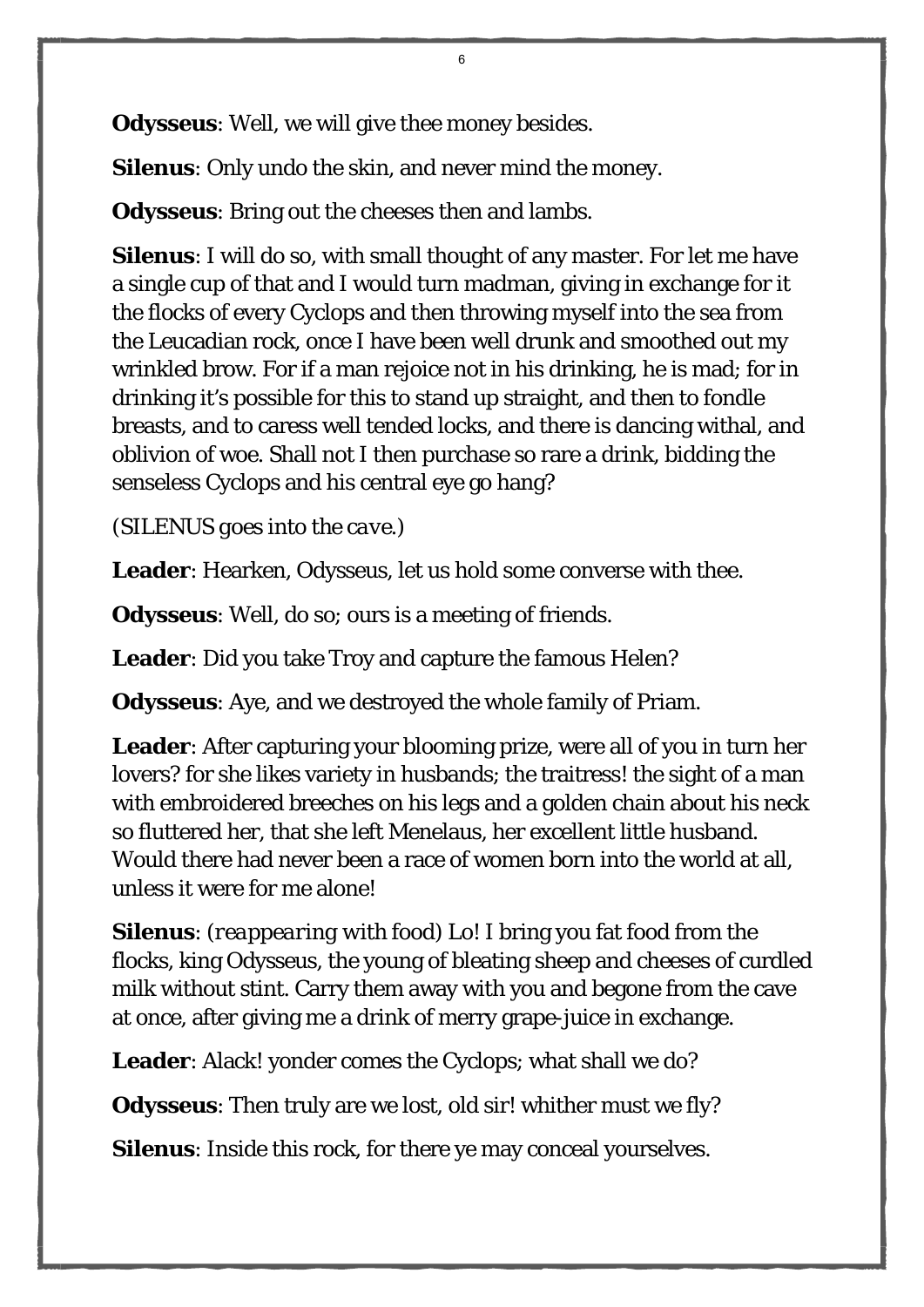**Odysseus**: Dangerous advice of thine, to run into the net!

**Silenus:** No danger; there are ways of escape in plenty in the rock.

**Odysseus**: No, never that; for surely Troy will groan and loudly too, if we flee from a single man, when I have oft withstood with my shield a countless host of Phrygians. Nay, if die we must, we will die a noble death; or, if we live, we will maintain our old renown at least with credit.

7

*(The CYCLOPS enters as SILENUS goes into the cave. The CYCLOPS, not noticing ODYSSEUS and his companions, addresses the CHORUS in anger.)*

**Cyclops**: A light here! hold it up! what is this? what means this idleness, your Bacchic revelry? Here have we no Dionysus, nor clash of brass, nor roll of drums. Pray, how is it with my newly-born lambs in the caves? are they at the teat, running close to the side of their dams? Is the full amount of milk for cheeses milked out in baskets of rushes? How now? what say you? One of ye will soon be shedding tears from the weight of my club; look up, not down.

**Leader**: There! my head is bent back till I see Zeus himself; I behold both the stars and Orion.

**Cyclops**: Is my breakfast quite ready?

**Leader**: 'Tis laid; be thy throat only ready.

**Cyclops**: Are the bowls too full of milk?

**Leader:** Aye, so that thou canst swill off a whole hogshead, so it please thee.

**Cyclops**: heep's milk or cows' milk or a mixture of both?

**Leader**: Whichever thou wilt; don't swallow me, that's all.

**Cyclops**: Not I; for you would start kicking in the pit of my stomach and kill me by your antics. *(Catching sight of ODYSSEUS and his followers)*Ha! what is this crowd I see near the folds? Some pirates or robbers have put in here. *(SILENUS comes out of the cave. He has made himself appear as though he had just suffered a terrible beating.)* Yes, I really see the lambs from my caves tied up there with twisted osiers,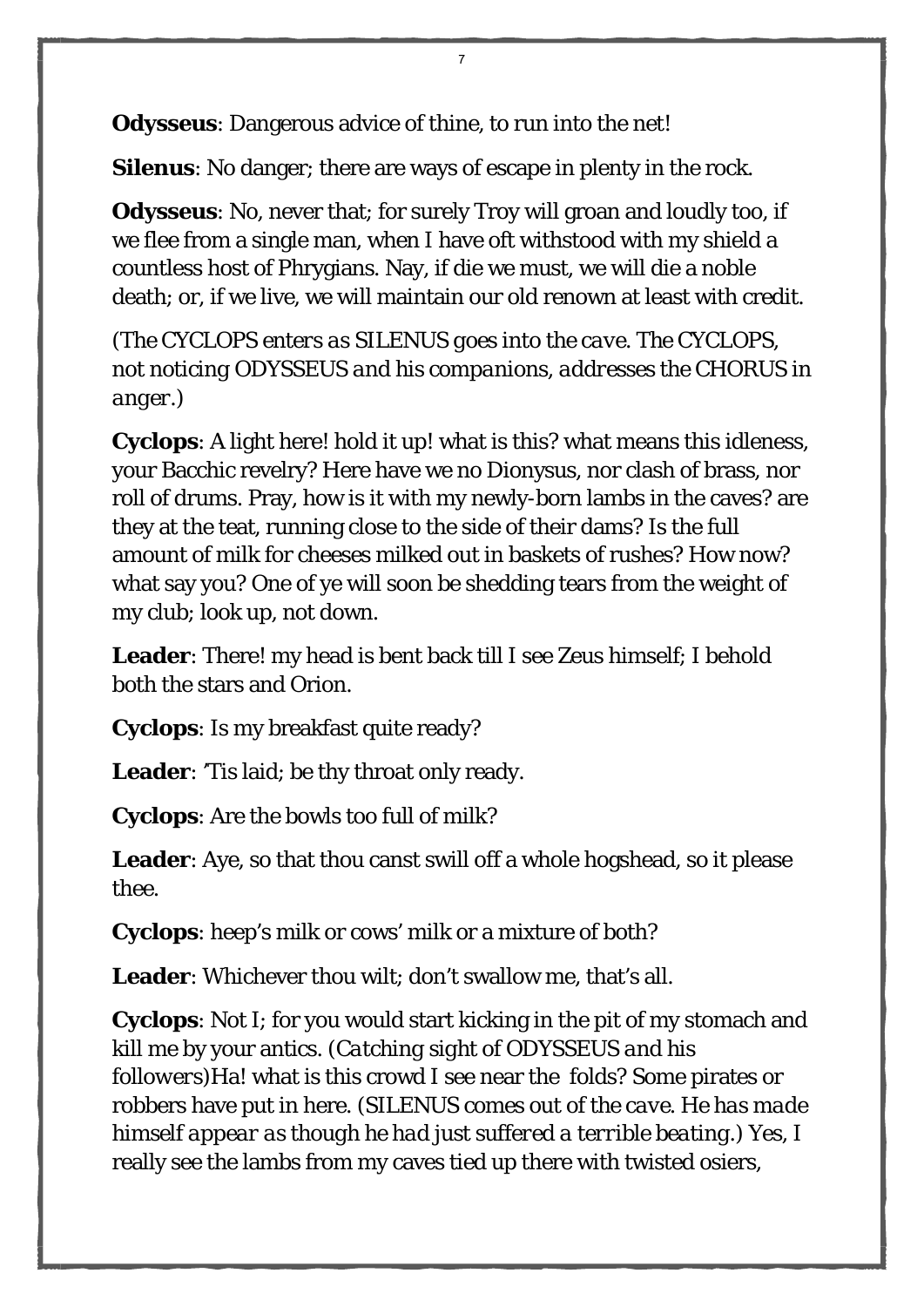cheese-presses scattered about, and old Silenus with his bald pate all swollen with blows.

**Silenus**: Oh! oh! poor wretch that I am, pounded to a fever.

**Cyclops**: By whom? who has been pounding thy head, old sirrah?

**Silenus**: These are the culprits, Cyclops, all because I refused to let them plunder thee.

**Cyclops**: Did they not know I was a god and sprung from gods?

**Silenus**: That was what I told them, but they persisted in plundering thy goods, and, in spite of my efforts, they actually began to eat the cheese and carry off the lambs; and they said they would tie thee in a three-cubit pillory and tear out thy bowels by force at thy navel, and flay thy back thoroughly with the scourge; and then, after binding thee, fling thy carcase down among the benches of their ship to sell to someone for heaving up stones, or else throw thee into a mill.

**Cyclops**: Oh, indeed! Be off then and sharpen my cleavers at once; heap high the faggots and light them; for they shall be slain forthwith and fill this maw of mine, what time I pick my feast hot from the coals, waiting not for carvers, and fish up the rest from the cauldron boiled and sodden; for I have had my fill of mountain-fare and sated myself with banquets of lions and stags, but 'tis long I have been without human flesh.

**Silenus**: Truly, master, a change like this is all the sweeter after everyday fare; for just of late there have been no fresh arrivals of strangers at these caves.

**Odysseus**: Hear the strangers too in turn, Cyclops. We had come near the cave from our ship, wishing to procure provisions by purchase, when this fellow sold us the lambs and handed them over for a stoup of wine to drink himself, a voluntary act on both sides, there was no violence employed at all. No, there is not a particle of truth in the story he tells; now that he has been caught selling thy property behind thy back.

**Silenus**: I? Perdition catch thee!

**Odysseus**: If I am lying, yes.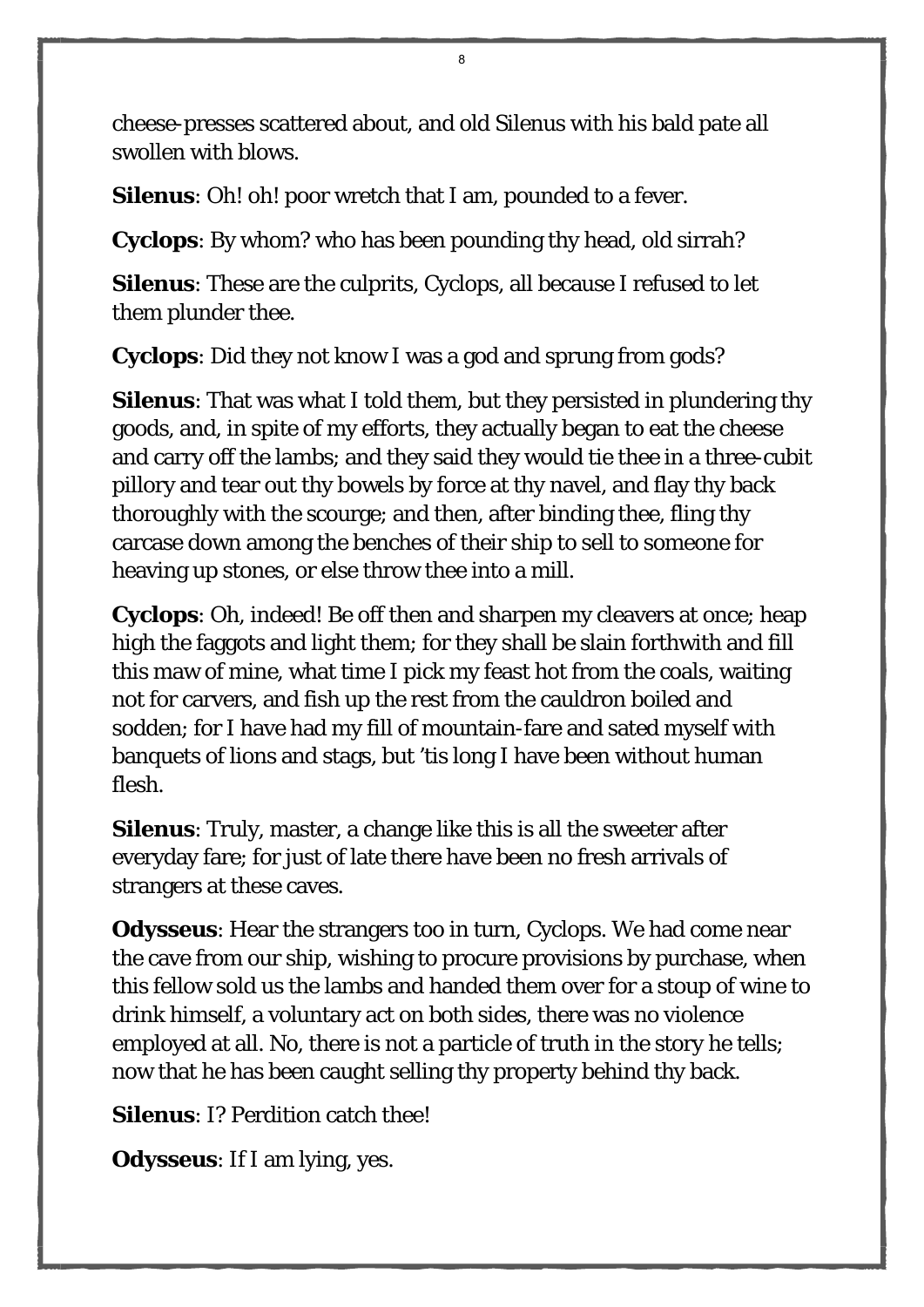**Silenus**: *(in agitation)* O Cyclops, by thy sire Poseidon, by mighty Triton and Nereus, by Calypso and the daughters of Nereus, by the sacred billows and all the race of fishes! I swear to thee, most noble sir, dear little Cyclops, master mine, it is not I who sell thy goods to strangers, else may these children, dearly as I love them, come to an evil end.

**Leader**: Keep that for thyself; with my own eyes I saw thee sell the goods to the strangers; and if I lie, perdition catch my sire! but injure not the strangers.

**Cyclops**: Ye lie; for my part I put more faith in him than Rhadamanthus, declaring him more just. But I have some questions to ask. Whence sailed ye, strangers? of what country are you? what city was it nursed your childhood?

**Odysseus**: We are Ithacans by birth, and have been driven from our course by the winds of the sea on our way from Ilium, after sacking its citadel.

**Cyclops**: Are ye the men who visited on Ilium, that bordereth on Scamander's wave, the rape of Helen, worst of women?

**Odysseus**: We are; that was the fearful labour we endured.

**Cyclops**: A sorry expedition yours, to have sailed to the land of Phrygia for the sake of one woman

**Odysseus**: It was a god's doing; blame not any son of man. But thee do we implore, most noble son of Ocean's god, speaking as free-born men; be not so cruel as to slay thy friends on their coming to thy cave, nor regard us as food for thy jaws, an impious meal; for we preserved thy sire, O king, in possession of his temple-seats deep in the nooks of Hellas; and the sacred port of Taenarus and Malea's furthest coves remain unharmed; and Sunium's rock, the silver-veined, sacred to Zeusborn Athena, still is safe, and Geraestus, the harbour of refuge; and we did not permit Phrygians to put such an intolerable reproach on Hellas. Now in these things thou too hast a share, for thou dwellest in a corner of the land of Hellas beneath Aetna's fire-streaming rock; and although thou turn from arguments, still it is a custom amongst mortal men to receive shipwrecked sailors as their suppliants and show them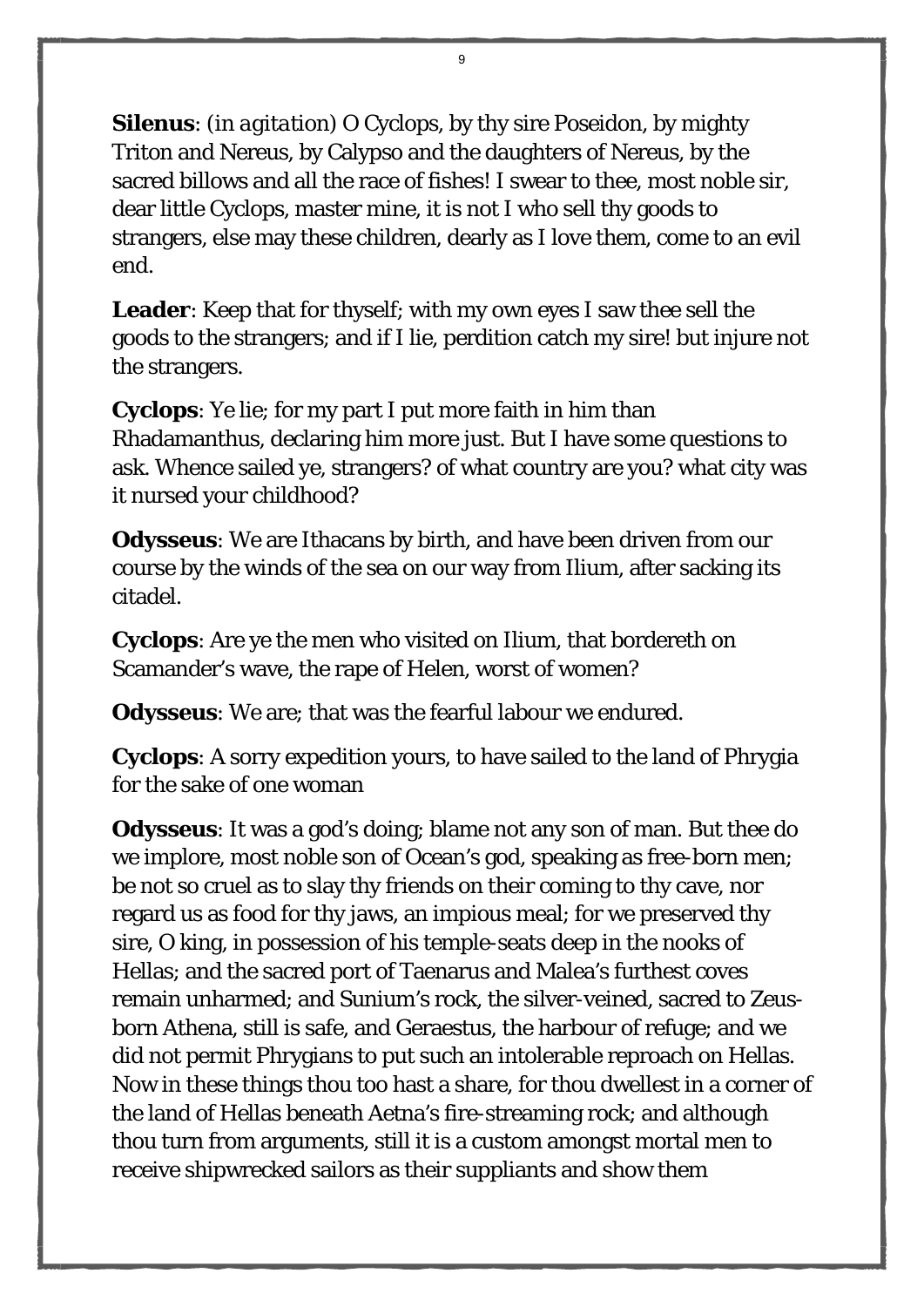hospitality and help them with raiment; not that these should fill thy jaws and belly, their limbs transfixed with spits for piercing ox-flesh. The land of Priam hath emptied Hellas quite enough, drinking the blood of many whom the spear laid low, with the ruin it has brought on widowed wives, on aged childless dames, and hoary-headed sires; and if thou roast and consume the remnant,-a meal thou wilt rue,-why, where shall one turn? Nay, be persuaded by me, Cyclops; forego thy ravenous greed and choose piety rather than wickedness; for on many a man ere now unrighteous gains have brought down retribution.

**Silenus**: I will give thee a word of advice! as for his flesh, leave not a morsel of it, and if thou eat his tongue, Cyclops, thou wilt become a monstrous clever talker.

**Cyclops**: Wealth, manikin, is the god for the wise; all else is mere vaunting and fine words. Plague take the headlands by the sea, on which my father seats himself! Why hast thou put forward these arguments? I shudder not at Zeus's thunder, nor know I wherein Zeus is a mightier god than I, stranger; what is more, I reck not of him; my reasons hear. When he pours down the rain from above, here in this rock in quarters snug, feasting on roast calf's flesh or some wild game and moistening well my up-turned paunch with deep draughts from a tub of milk, I rival the thunder-claps of Zeus with my artillery; and when the north wind blows from Thrace and sheddeth snow, I wrap my carcase in the hides of beasts and light a fire, and what care I for snow? The earth perforce, whether she like it or not, produces grass and fattens my flocks, which I sacrifice to no one save myself and this belly, the greatest of deities; but to the gods, not I! For surely to eat and drink one's fill from day to day and give oneself no grief at all, this is the king of gods for your wise man, but lawgivers go hang, chequering, as they do, the life of man! And so I will not cease from indulging myself by devouring thee; and thou shalt receive this stranger's gift, that I may be free of blame,-fire and my father's element yonder, and a cauldron to hold thy flesh and boil it nicely in collops. So in with you, that ye may feast me well, standing round the altar to honour the cavern's god.

#### *(The CYCLOPS goes into his cave, driving ODYSSEUS' men before him.)*

**Odysseus:** Alas! escaped from the troubles of Troy and the sea, my barque now strands upon the whim and forbidding heart of this savage.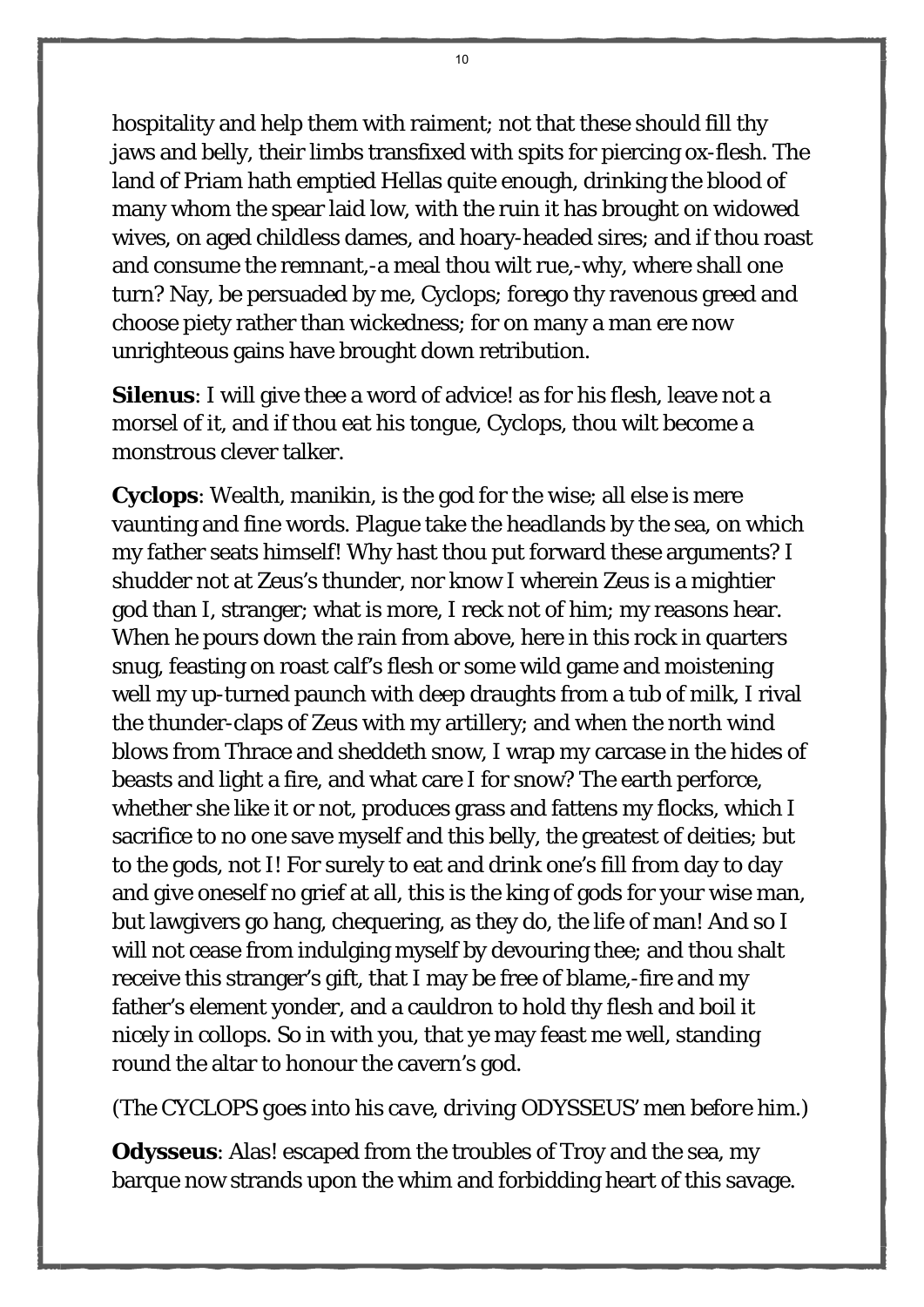O Pallas, mistress mine, goddess-daughter of Zeus, help me, help me now; for I am come to toils and depths of peril worse than all at Ilium; and thou, O Zeus, the stranger's god, who hast thy dwelling 'mid the radiant stars, behold these things; for, if thou regard them not, in vain art thou esteemed the great god Zeus, though but a thing of naught.

#### *(He follows the CYCLOPS reluctantly. SILENUS also goes in.)*

**Chorus**: *(singing)* Ope wide the portal of thy gaping throat, Cyclops; for strangers' limbs, both boiled and grilled, are ready from off the coals for thee to gnaw and tear and mince up small, reclining in thy shaggy goatskin coat.

Relinquish not thy meal for me; keep that boat for thyself alone. Avaunt this cave! avaunt the burnt-offerings, which the godless Cyclops offers on Aetna's altars, exulting in meals on strangers' flesh!

Oh! the ruthless monster! to sacrifice his guests at his own hearth, the suppliants of his halls, cleaving and tearing and serving up to his loathsome teeth a feast of human flesh, hot from the coals.

**Odysseus**: *(reappearing with a look of horror)* O Zeus! what can I say after the hideous sights I have seen inside the cave, things past belief, resembling more the tales men tell than aught they do?

**Leader of the chorus**: What news, Odysseus? has the Cyclops, most godless monster, been feasting on thy dear comrades?

**Odysseus**: Aye, he singled out a pair, on whom the flesh was fattest and in best condition, and took them up in his hand to weigh.

**Leader**: How went it with you then, poor wretch?

**Odysseus**: When we had entered yonder rocky abode, he lighted first a fire, throwing logs of towering oak upon his spacious hearth, enough for three wagons to carry as their load; next, close by the blazing flame, he placed his couch of pine-boughs laid upon the floor, and filled a bowl of some ten firkins, pouring white milk thereinto, after he had milked his kine; and by his side he put a can of ivy-wood, whose breadth was three cubits and its depth four maybe; next he set his brazen pot a-boiling on the fire, spits too he set beside him, fashioned of the branches of thorn, their points hardened in the fire and the rest of them trimmed with the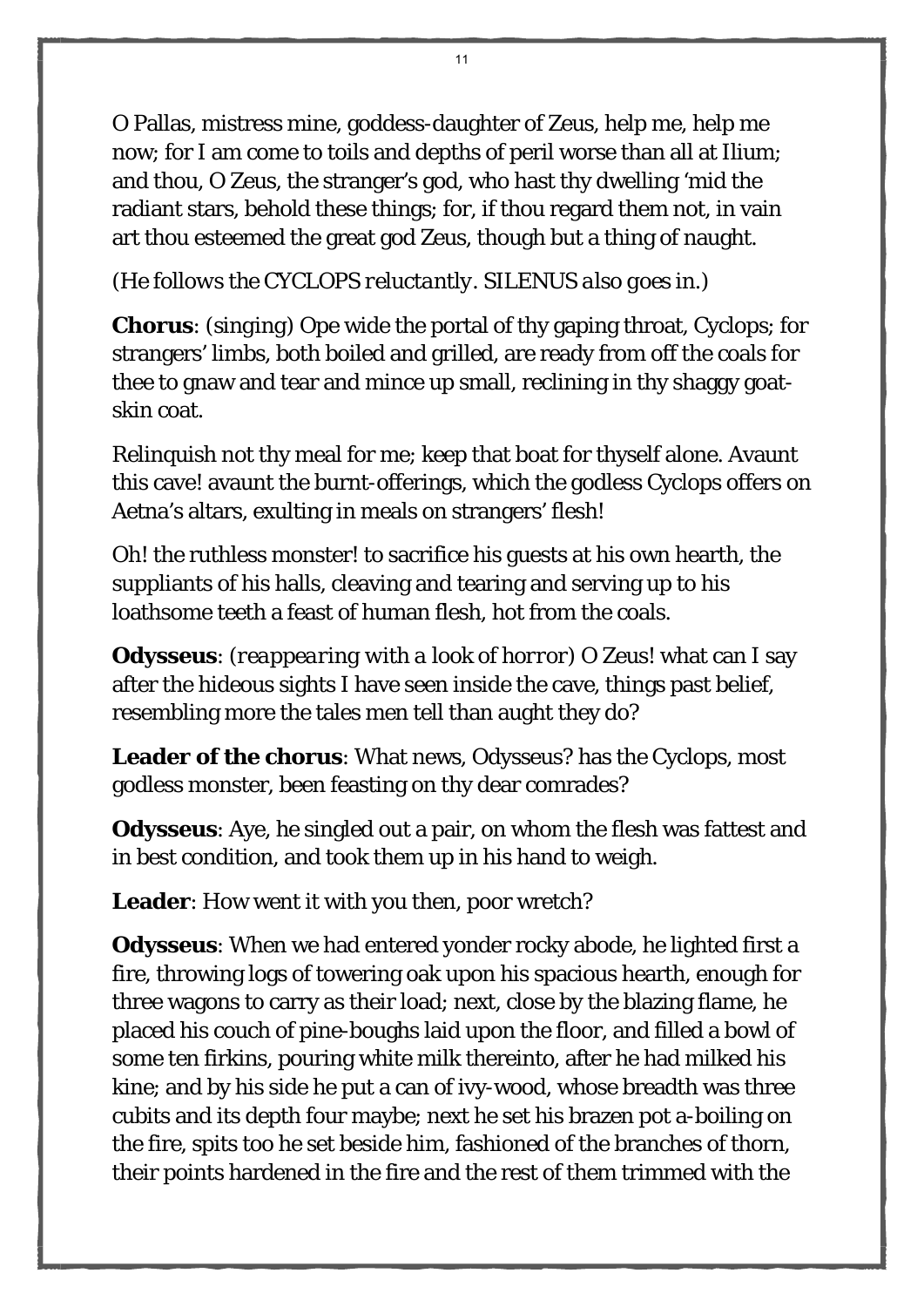hatchet, and the blood-bowls of Aetna for the axe's edge. Now when that hell-cook, god-detested, had everything quite ready, he caught up a pair of my companions and proceeded deliberately to cut the throat of one of them over the yawning brazen pot; but the other he clutched by the tendon of his heel, and, striking him against a sharp point of rocky stone, dashed out his brains; then, after hacking the fleshy parts with glutton cleaver, he set to grilling them, but the limbs he threw into his cauldron to seethe. And I, poor wretch, drew near with streaming eyes and waited on the Cyclops; but the others kept cowering like frightened birds in crannies of the rock, and the blood forsook their skin. Anon, when he had gorged himself upon my comrades' flesh and had fallen on his back, breathing heavily, there came a sudden inspiration to me. I filled a cup of this Maronian wine and offered him a draught, saying, "Cyclops, son of Ocean's god, see here what heavenly drink the grapes of Hellas yield, glad gift of Dionysus." He, glutted with his shameless meal, took and drained it at one draught, and, lifting up his hand, he thanked me thus "Dearest to me of all my guests! fair the drink thou givest me to crown so fair a feast." Now when I saw his delight, I gave him another cup, knowing the wine would make him rue it, and he would soon be paying the penalty. Then he set to singing; but I kept filling bumper after bumper and heating him with drink. So there he is singing discordantly amid the weeping of my fellow-sailors, and the cave re-echoes; but I have made my way out quietly and would fain save thee and myself, if thou wilt. Tell me then, is it your wish, or is it not, to fly from this unsocial wretch and take up your abode with Naiad nymphs in the halls of the Bacchic god? Thy father within approves this scheme; but there! he is powerless, getting all he can out of his liquor; his wings are snared by the cup as if he had flown against bird-lime, and he is fuddled; but thou art young and lusty; so save thyself with my help and regain thy old friend Dionysus, so little like the Cyclops.

**Leader**: Best of friends, would we might see that day, escaping the godless Cyclops!

**Odysseus**: Hear then how I will requite this vile monster and rescue you from thraldom.

**Leader**: Tell me how; no note of Asiatic lyre would sound more sweetly in our ears than news of the Cyclops' death.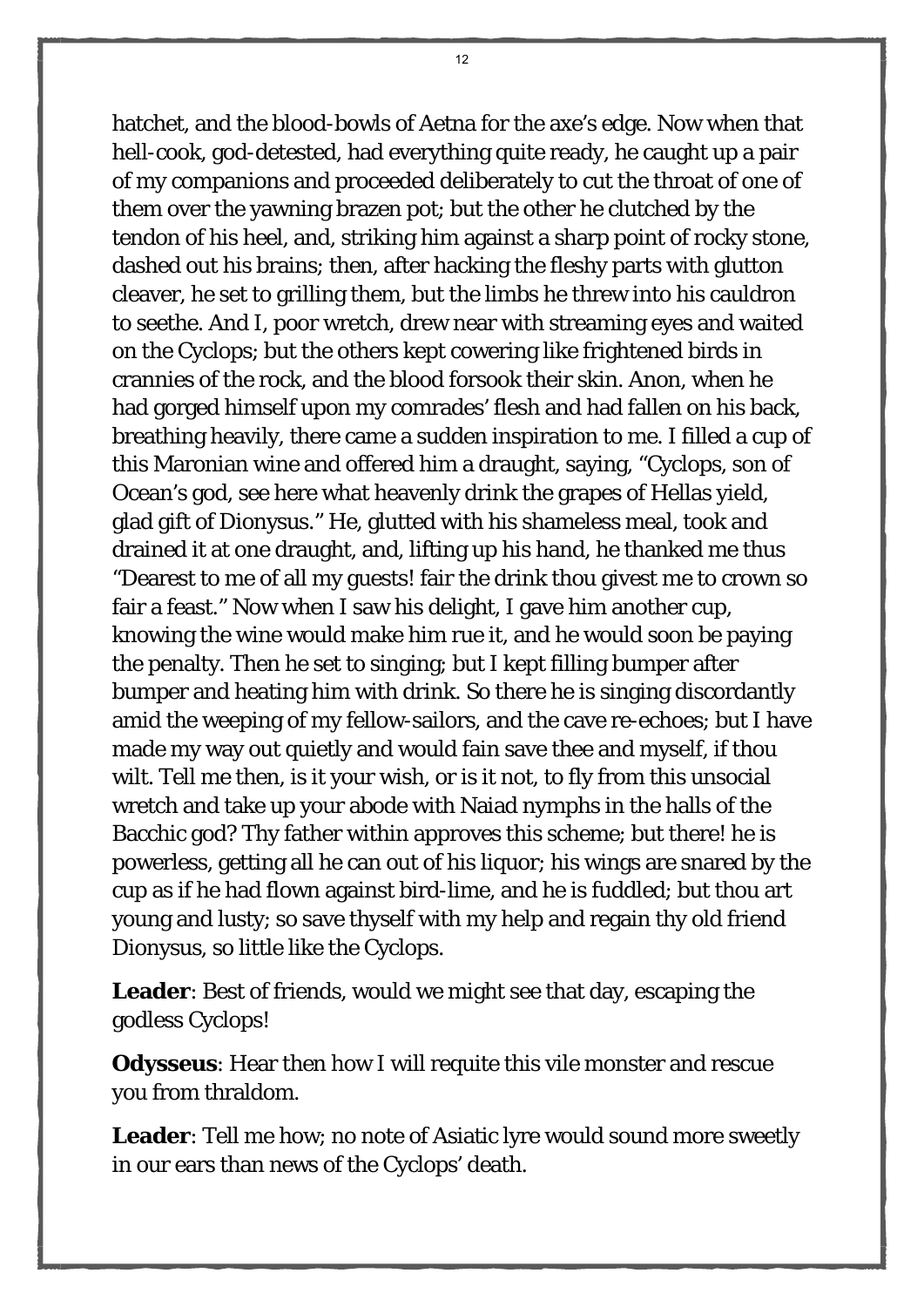**Odysseus**: Delighted with this liquor of the Bacchic god, he fain would go a-reveling with his brethren.

**Leader**: I understand; thy purpose is to seize and slay him in the thickets when alone, or push him down a precipice.

**Odysseus**: Not at all; my plan is fraught with subtlety.

**Leader**: What then? Truly we have long heard of thy cleverness.

**Odysseus**: I mean to keep him from this revel, saying he must not give this drink to his brethren but keep it for himself alone and lead a happy life. Then when he falls asleep, o'ermastered by the Bacchic god, I will put a point with this sword of mine to an olive-branch I saw lying in the cave, and will set it on fire; and when I see it well alight, I will lift the heated brand, and, thrusting it full in the Cyclops' eye, melt out his sight with its blaze; and, as when a man in fitting the timbers of a ship makes his auger spin to and fro with a double strap, so will I make the brand revolve in the eye, that gives the Cyclops light and will scorch up the pupil thereof.

**Leader:** Ho! ho! how glad I feel! wild with joy at the contrivance!

**Odysseus**: That done, I will embark thee and those thou lovest with old Silenus in the deep hold of my black ship, my ship with double banks of oars, and carry you away from this land.

**Leader**: Well, can I too lay hold of the blinding brand, as though the god's libation had been poured? for I would fain have a share in this offering of blood.

**Odysseus**: Indeed thou must, for the brand is large, and thou must help hold it.

**Leader**: How lightly would I lift the load of e'en a hundred wains, if that will help us to grub out the eye of the doomed Cyclops, like a wasp's nest.

**Odysseus**: Hush! for now thou knowest my plot in full, and when I bid you, obey the author of it; for I am not the man to desert my friends inside the cave and save myself alone. And yet I might escape; I am clear of the cavern's depths already; but no! to desert the friends with whom I journeyed hither and only save myself is not a righteous course.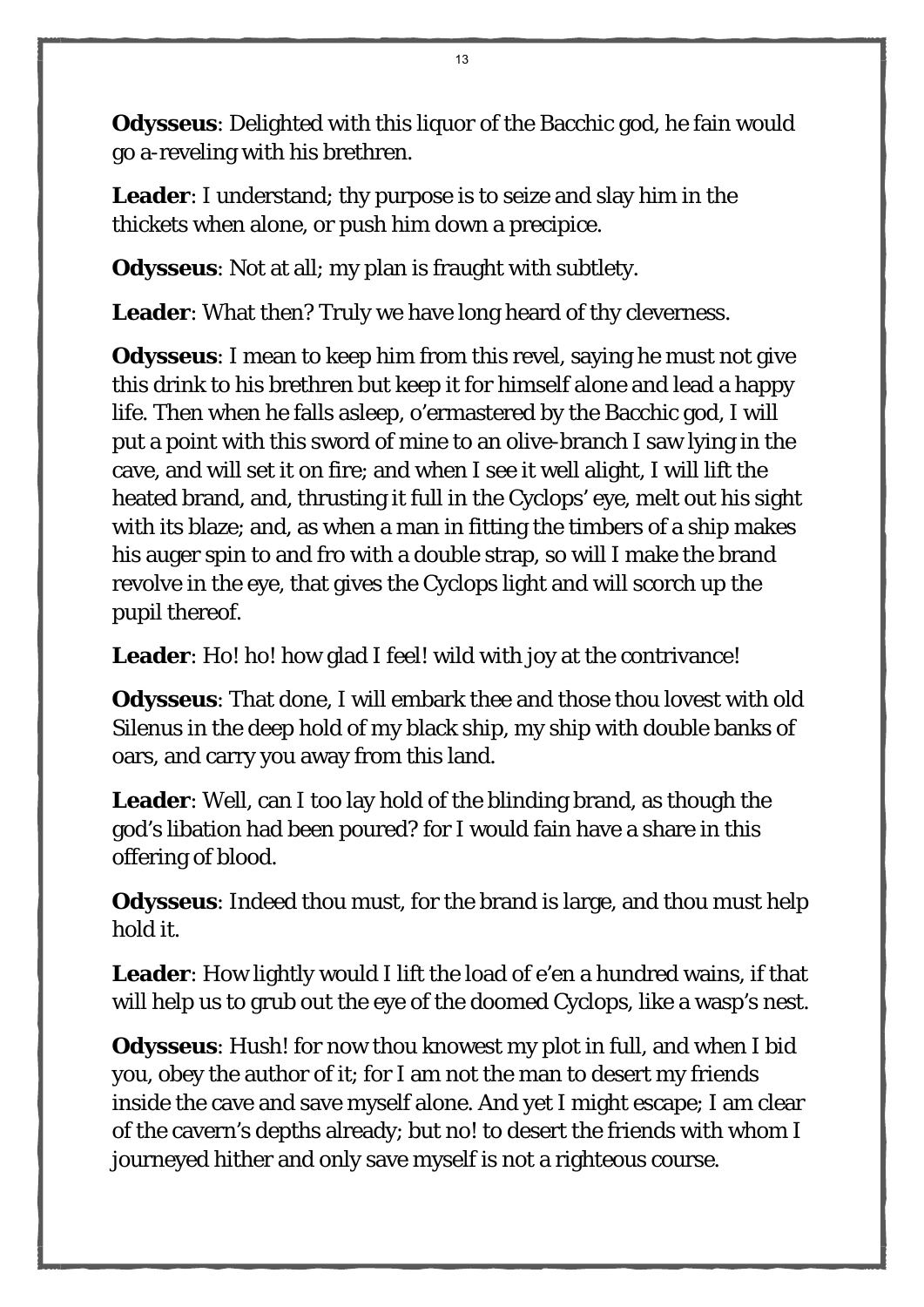*(He re-enters the cave.)*

**First semi-chorus**: *(singing)* Come, who will be the first and who the next to him upon the list to grip the handle of the brand, and, thrusting it into the Cyclops' eye, gouge out the light thereof?

**Second semi-chorus**: *(singing)* Hush! hush! Behold the drunkard leaves his rocky home, trolling loud some hideous lay, a clumsy tuneless clown, whom tears await. Come, let us give this boor a lesson in revelry. Ere long will he be blind at any rate.

**First semi-chorus**: *(singing)* Happy he who plays the Bacchanal amid the precious streams distilled from grapes, stretched at full length for a revel, his arm around the friend he loves, and some fair dainty damsel on his couch, his hair perfumed with nard and glossy, the while he calls, "Oh! who will ope the door for me?"

#### *(The CYCLOPS enters. He is obviously drunk.)*

**Cyclops**: *(singing)* Ha! ha! full of wine and merry with a feast's good cheer am I, my hold freighted like a merchant-ship up to my belly's very top. This turf graciously invites me to seek my brother Cyclopes for revel in the spring-tide. Come, stranger, bring the wine-skin hither and hand it over to me.

**Second semi-chorus**: *(singing)* Forth from the house its fair lord comes, casting his fair glance round him. We have someone to befriend us. A hostile brand is awaiting thee, no tender bride in dewy grot. No single colour will those garlands have, that soon shall cling so close about thy brow.

**Odysseus**: *(returning with the wine-skin. He is followed by SILENUS, who is also drunk.)*

Hearken, Cyclops; for I am well versed in the ways of Bacchus, whom I have given thee to drink.

**Cyclops**: And who is Bacchus? some reputed god?

**Odysseus**: The greatest god men know to cheer their life.

**Cyclops**: I like his after-taste at any rate.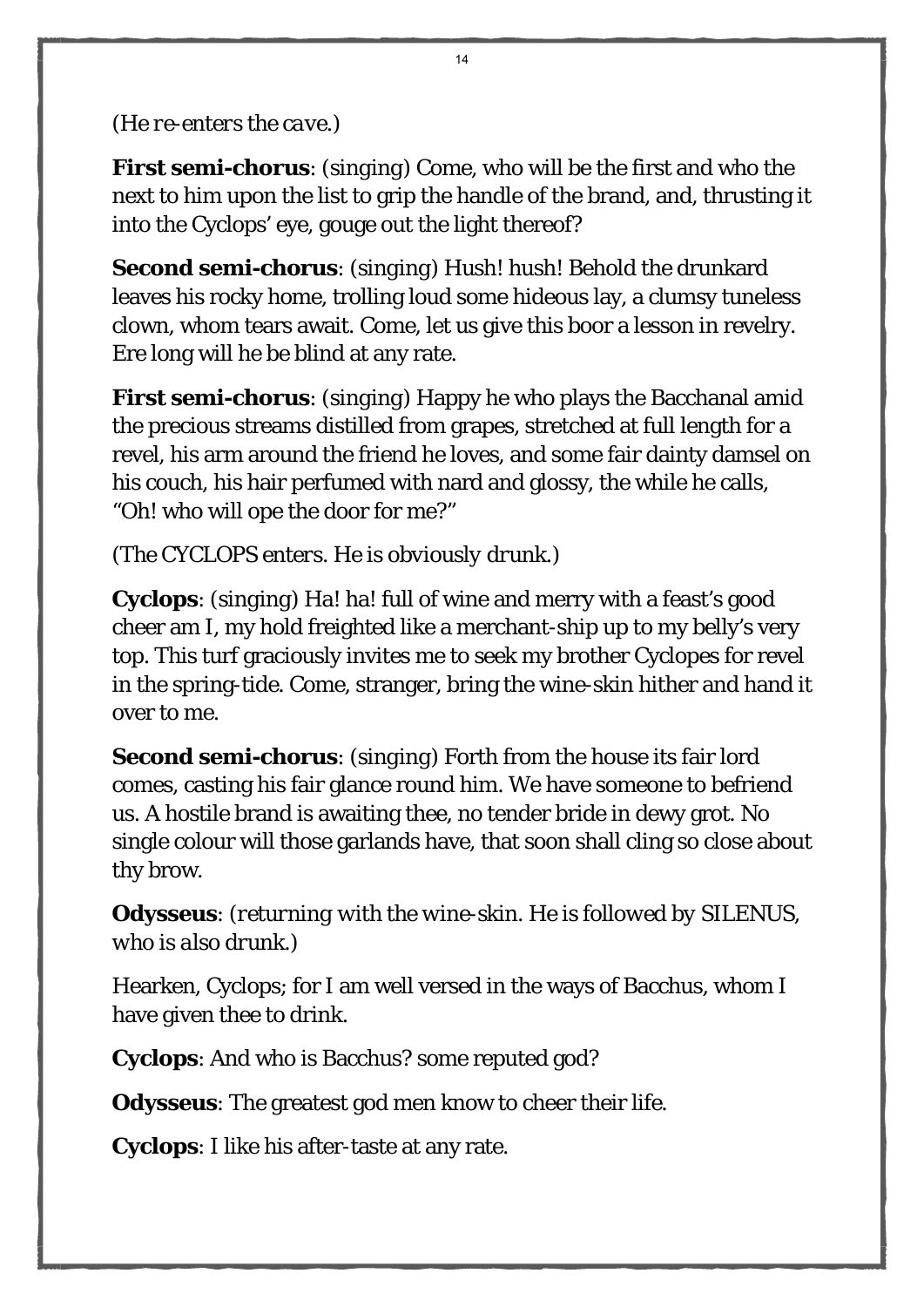**Odysseus**: This is the kind of god he is; he harmeth no man.

**Cyclops**: But how does a god like being housed in a wine-skin?

**Odysseus**: Put him where one may, he is content there.

**Cyclops**: It is not right that gods should be clad in leather.

**Odysseus**: What of that, provided he please thee? does the leather hurt thee?

**Cyclops**: I hate the wine-skin, but the liquor we have here I love.

**Odysseus**: Stay, then, Cyclops; drink and be merry.

**Cyclops**: Must I not give my brethren a share in this liquor?

**Odysseus**: No, keep it thyself and thou wilt appear of more honour.

**Cyclops**: Give it my friends and I shall appear of more use.

**Odysseus**: Revelling is apt to end in blows, abuse, and strife.

**Cyclops**: I may be drunk, but no man will lay hands on me for all that.

**Odysseus**: Better stay at home, my friend, after a carouse.

**Cyclops**: Who loves not revelling then is but a simpleton.

**Odysseus**: But whoso stays at home, when drunk, is wise.

**Cyclops**: What shall we do, Silenus? art minded to stay?

**Silenus**: That I am; for what need have we of others to share our drink, Cyclops?

**Cyclops**: Well, truly the turf is soft as down with its fresh flowering plants.

**Silenus**: *(seating himself)* Aye, and 'tis pleasant drinking in the warm sunshine. Come, let me see thee stretch thy carcase on the ground.

**Cyclops**: *(sitting down)* There then Why art thou putting the mixingbowl behind me?

**Silenus**: That no one passing by may upset it.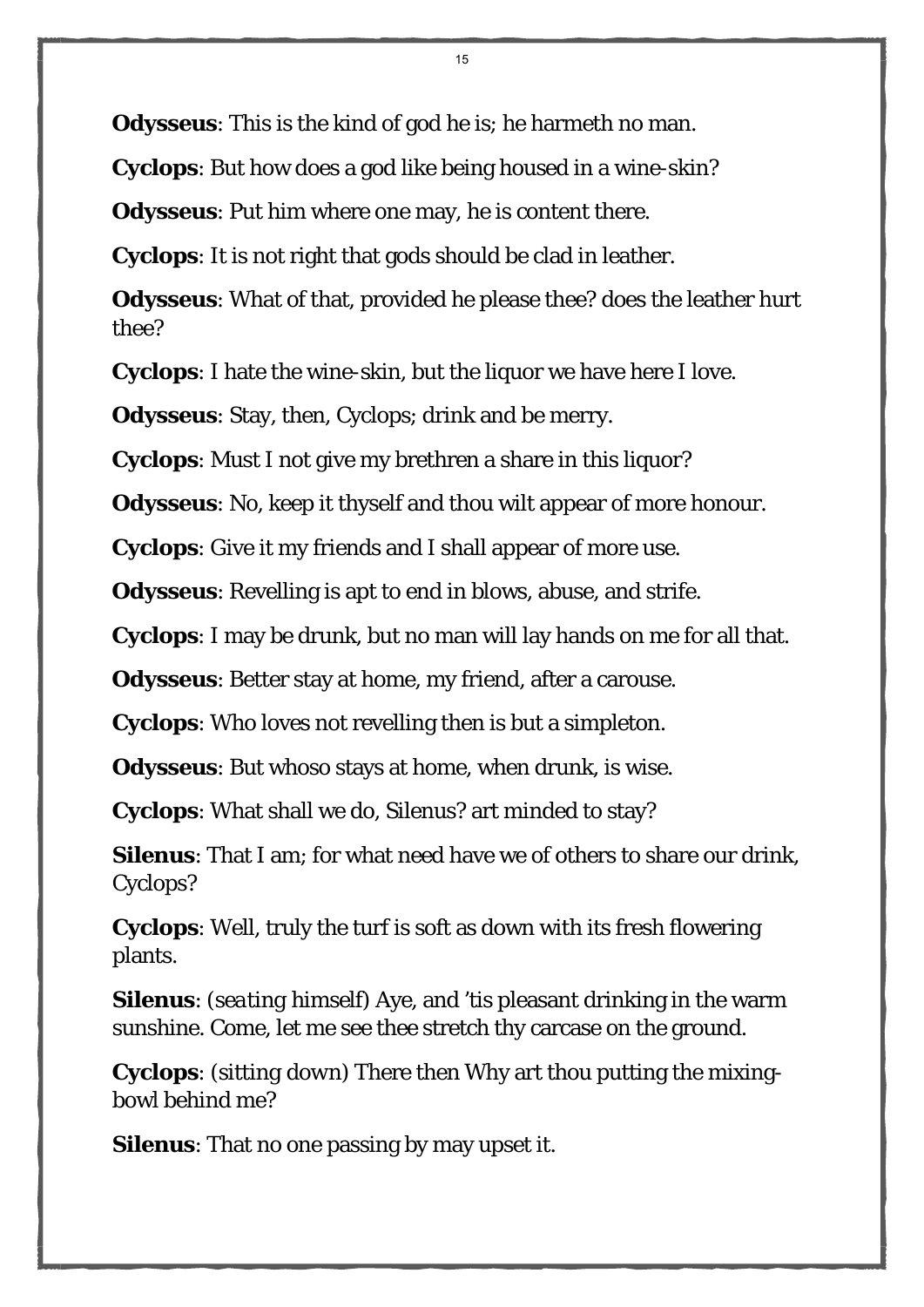**Cyclops**: Nay, but thy purpose is to drink upon the sly; set it between us. *(To ODYSSEUS)* Now tell me, stranger, by what name to call thee.

*(SILENUS is drinking steadily and stealthily.)*

**Odysseus**: Noman. What boon shall I receive of thee to earn my thanks?

**Cyclops**: I will feast on thee last, after all thy comrades.

**Odysseus**: Fair indeed the honour thou bestowest on thy guest, sir Cyclops!

**Cyclops**: *(turning suddenly to SILENUS)* Ho, sirrah! what art thou about? taking a stealthy pull at the wine?

**Silenus**: No, but it kissed me for my good looks.

**Cyclops**: Thou shalt smart, if thou kiss the wine when it kisses not thee.

**Silenus**: Oh! but it did, for it says it is in love with my handsome face.

**Cyclops**:*(holding out his cup)* Pour in; only give me my cup full.

**Silenus**: H'm! how is it mixed? just let me make sure.

*(Takes another pull.)*

**Cyclops**: Perdition! give it me at once.

**Silenus**: Oh, no! I really cannot, till I see thee with a crown on, and have another taste myself.

**Cyclops**: My cup-bearer is a cheat.

**Silenus**: No really, but the wine is so luscious. Thou must wipe thy lips, though, to get a draught.

**Cyclops**: There! my lips and beard are clean now.

**Silenus**: Bend thine elbow gracefully, and then quaff thy cup, as thou seest me do, and as now thou seest me not. *(Burying his face in his cup)*

**Cyclops**: Aha! what next?

**Silenus**: I drunk it off at a draught with much pleasure.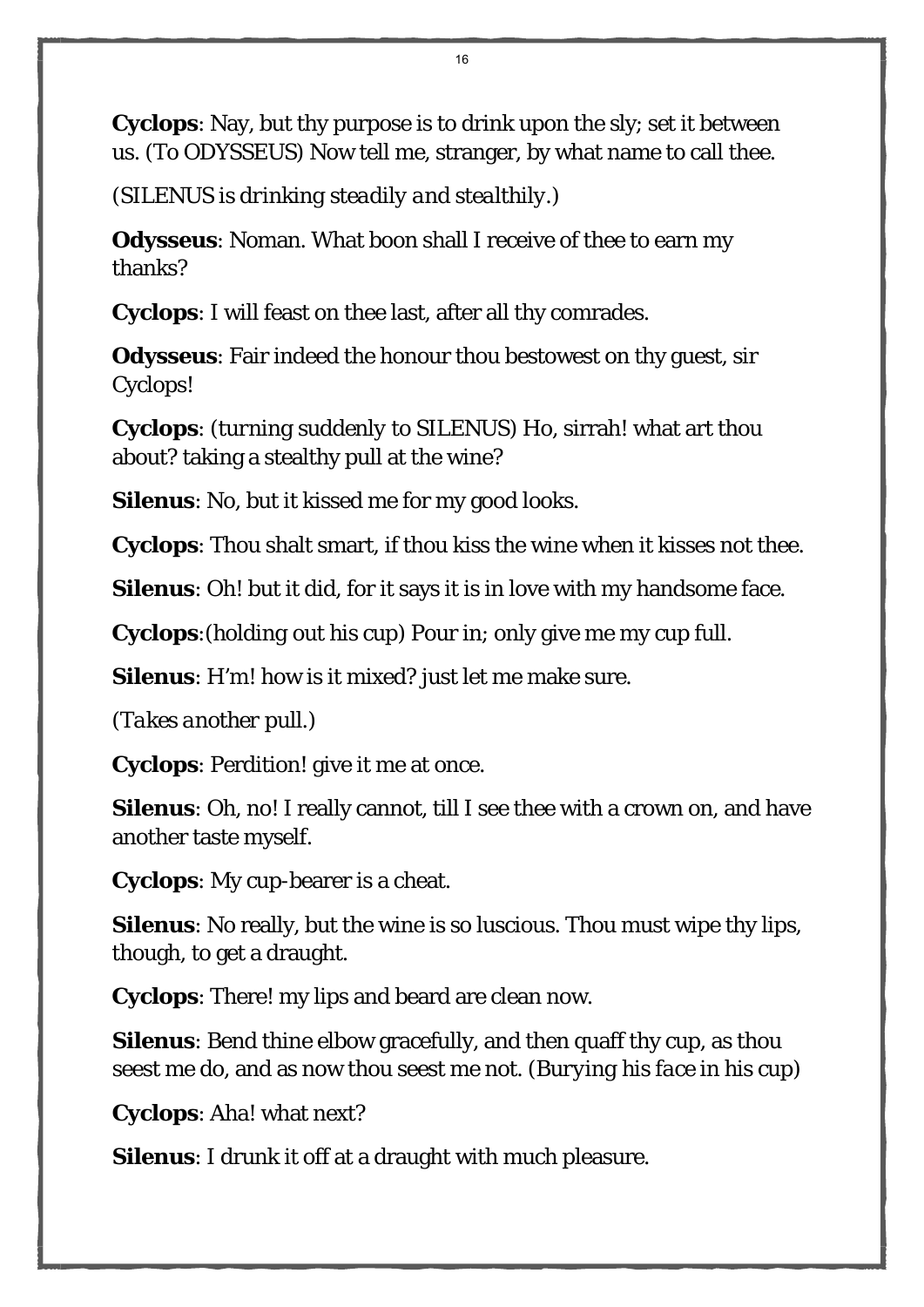**Cyclops**: Stranger, take the skin thyself and be my cup-bearer.

**Odysseus**: Well, at any rate the grape is no stranger to my hand.

**Cyclops**: Come, pour it in.

**Odysseus**: In it goes! keep silence, that is all.

**Cyclops**: A difficult task when a man is deep in his cups.

**Odysseus**: Here, take and drink it off; leave none. Thou must be silent and only give in when the liquor does.

**Cyclops**: God wot! it is a clever stock that bears the grape.

**Odysseus**: Aye, and if thou but swallow plenty of it after a plentiful meal, moistening thy belly till its thirst is gone, it will throw thee into slumber; but if thou leave aught behind, the Bacchic god will parch thee for it.

**Cyclops**: Ha! ha! what a trouble it was getting out! This is pleasure unalloyed; earth and sky seem whirling round together; I see the throne of Zeus and all the godhead's majesty. Kiss thee! no! There are the Graces trying to tempt me. I shall rest well enough with my Ganymede here; yea, by the Graces, right fairly; for I like lads better than the wenches.

**Silenus**: What! Cyclops, am I Ganymede, Zeus's minion?

**Cyclops**: *(attempting to carry him into the cave)* To be sure, Ganymede whom I am carrying off from the halls of Dardanus.

**Silenus**: I am undone, my children; outrageous treatment waits me.

**Leader of the chorus**: Dost find fault with thy lover? dost scorn him in his cups?

**Silenus**: Woe is me! most bitter shall I find the wine ere long. *(SILENUS is dragged into the cave by the CYCLOPS.)*

**Odysseus**: Up now, children of Dionysus, sons of a noble sire, soon will yon creature in the cave, relaxed in slumber as ye see him, spew from his shameless maw the meat. Already the brand inside his lair is vomiting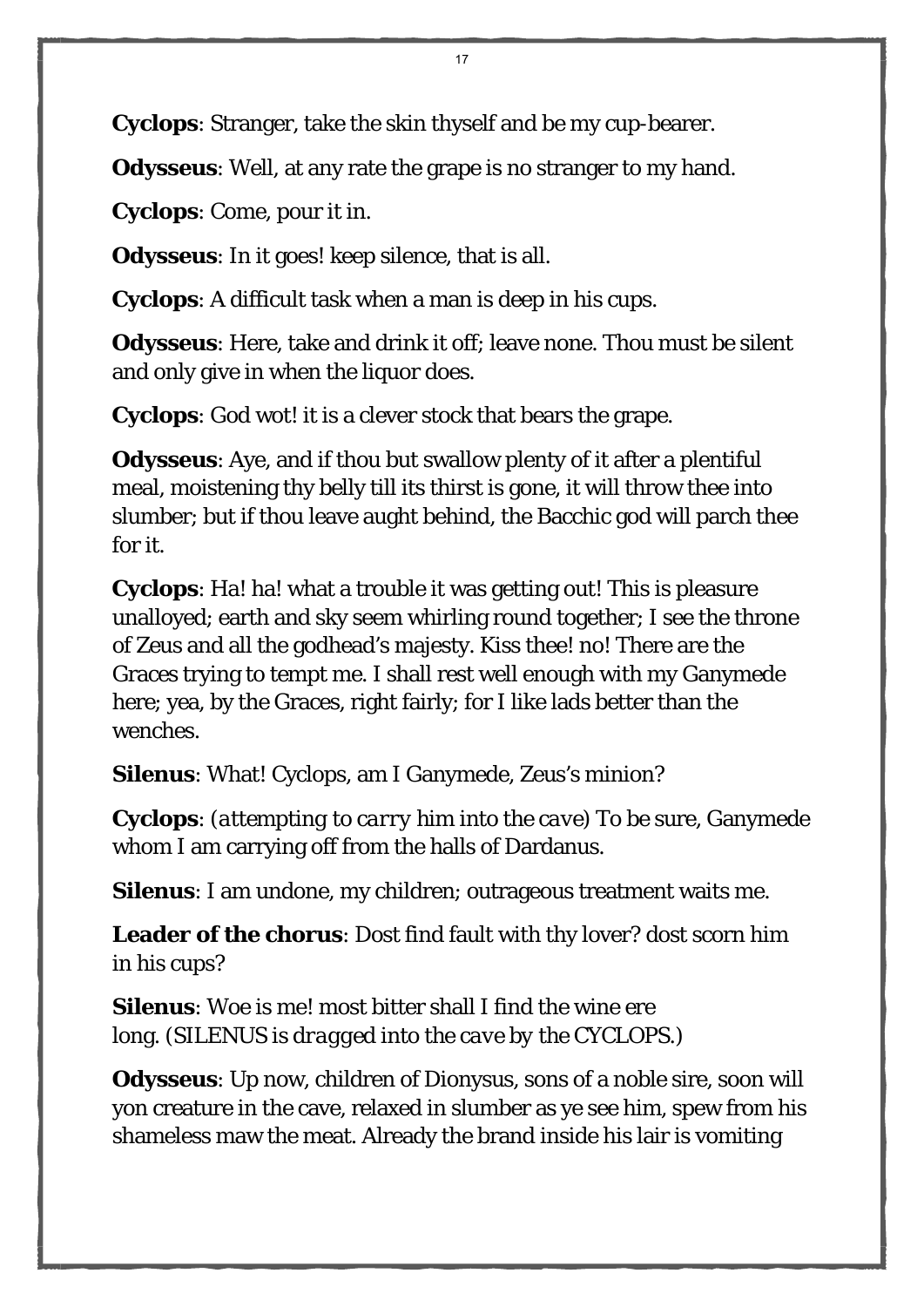cloud of smoke; and the only reason we prepared it was to burn the Cyclops' eye; so mind thou quit thee like a man.

**Leader**: I will have a spirit as of rock or adamant; but go inside, before my father suffers any shameful treatment; for here thou hast things ready.

**Odysseus**: O Hephaestus, lord of Aetna, rid thyself for once and all of a troublesome neighbour by burning his bright eye out. Come, Sleep, as well, offspring of sable Night, come with all thy power on the monster god-detested; and never after Troy's most glorious toils destroy Odysseus and his crew by the hands of one who recketh naught of God or man; else must we reckon Chance a goddess, and Heaven's will inferior to hers.

#### *(ODYSSEUS re-enters the cave.)*

**Chorus**: *(singing)* Tightly the pincers shall grip the neck of him who feasts upon his guests; for soon will he lose the light of his eye by fire; already the brand, a tree's huge limb, lurks amid the embers charred. Oh! come ye then and work his doom, pluck out the maddened Cyclops' eye, that he may rue his drinking. And I too fain would leave the Cyclops' lonely land and see king Bromius, ivy-crowned, the god I sorely miss. Ah! shall I ever come to that?

**Odysseus**: *(leaving the cave cautiously)* Silence, ye cattle! I adjure you; close your lips; make not a sound! I'll not let a man of you so much as breathe or wink or clear his throat, that yon pest awake not, until the sight in the Cyclops' eye has passed through the fiery ordeal.

**Leader of the chorus**: Silent we stand with bated breath.

**Odysseus**: In then, and mind your fingers grip the brand, for it is splendidly red-hot.

**Leader**: Thyself ordain who first must seize the blazing bar and burn the Cyclops' eye out, that we may share alike whate'er betides.

**First semi-chorus**: Standing where I am before the door, I am too far off to thrust the fire into his eye.

**Second semi-chorus**: I have just gone lame.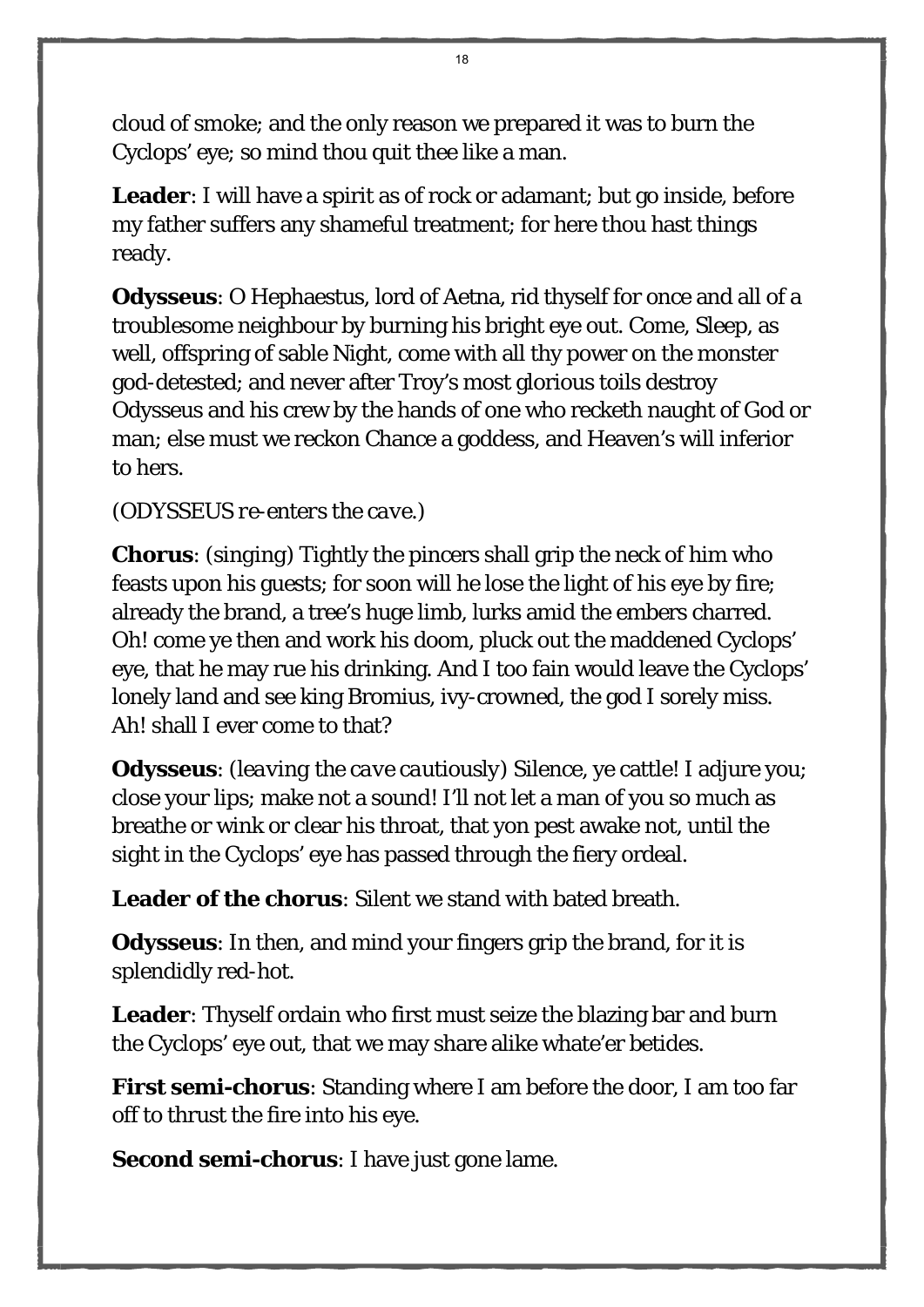**First semi-chorus**: Why, then, thou art in the same plight as I; for somehow or other I sprained my ankle, standing still.

**Odysseus**: Sprained thy ankle, standing still?

**Second semi-chorus**: Yes, and my eyes are full of dust or ashes from somewhere or other.

**Odysseus**: These are sorry fellows, worthless as allies.

**Leader**: Because I feel for my back and spine, and express no wish to have my teeth knocked out, I am a coward, am I? Well, but I know a spell of Orpheus, a most excellent one, to make the brand enter his skull of its own accord, and set alight the one-eyed son of Earth.

**Odysseus:** Long since I knew thou wert by nature such an one, and now I know it better; I must employ my own friends; but, though thou bring no active aid, cheer us on at any rate, that I may find my friends emboldened by thy encouragement.

*(ODYSSEUS goes back into the cave.)*

**Leader**: That will I do; the Carian shall run the risk for us; and as far as encouragement goes, let the Cyclops smoulder.

**Chorus**: *(singing)* What ho! my gallants, thrust away, make haste and burn his eyebrow off, the monster's guest-devouring. Oh! singe and scorch the shepherd of Aetna; twirl the brand and drag it round and be careful lest in his agony he treat thee to some wantonness.

**Cyclops**: *(bellowing in the cave)* Oh! oh! my once bright eye is burnt to cinders now.

**Leader of the chorus**: Sweet indeed the triumph-song; pray sing it to us, Cyclops.

**Cyclops**: *(from within)* Oh! oh! once more; what outrage on me and what ruin! But never shall ye escape this rocky cave unpunished, ye worthless creatures; for I will stand in the entrance of the cleft and fit my hands into it thus.

*(Staggering to the entrance)*

**Leader**: Why dost thou cry out, Cyclops?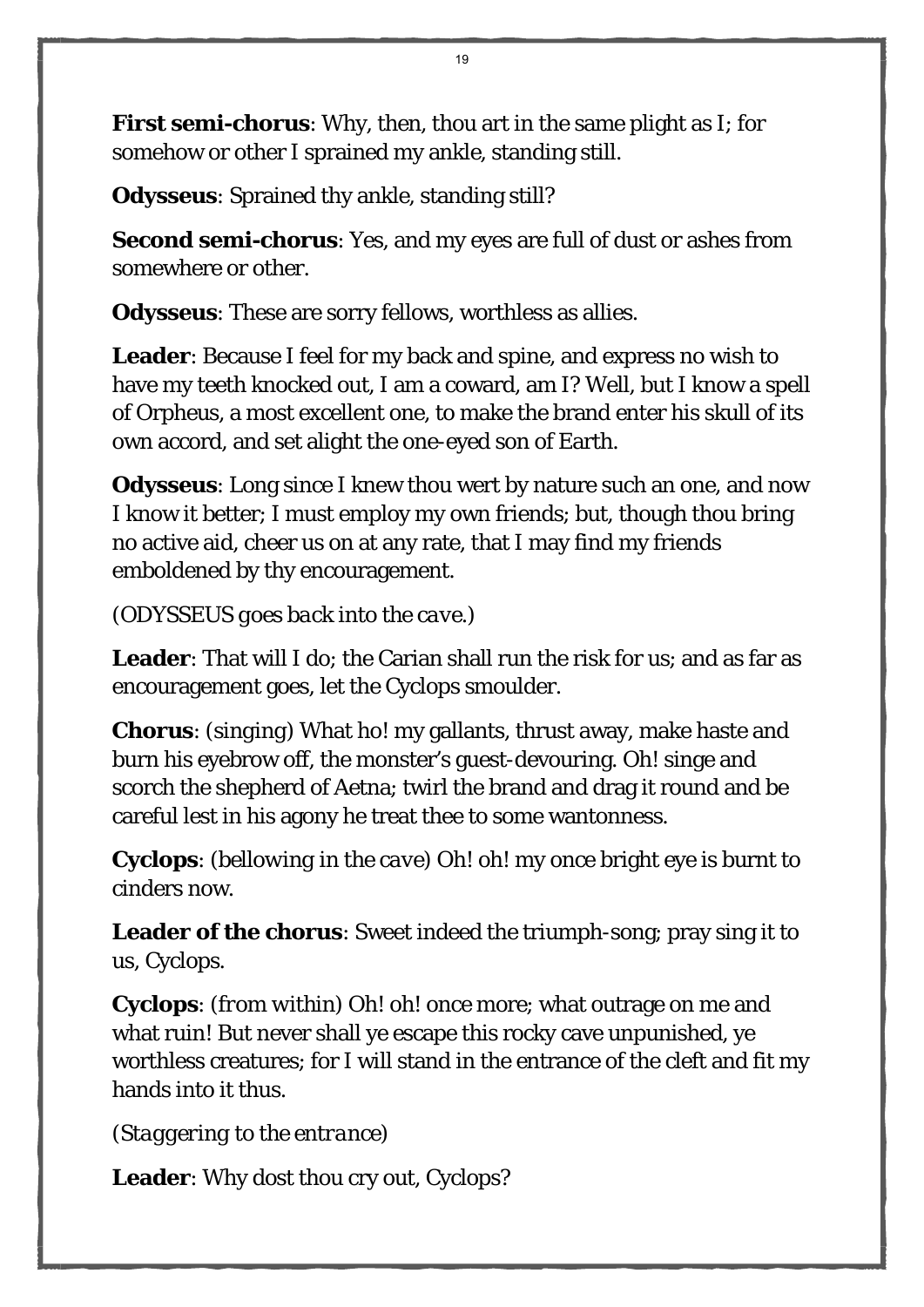**Cyclops**: I am undone.

**Leader**: Thou art indeed a sorry sight.

**Cyclops**: Aye, and a sad one, too.

**Leader**: Didst fall among the coals in a drunken fit?

**Cyclops**: Noman has undone me.

**Leader**: Then there is no one hurting thee after all.

**Cyclops**: Noman is blinding me.

**Leader**: Then thou art not blind.

**Cyclops**: As blind as thou, forsooth.

**Leader**: How, pray, could no man have made thee blind?

**Cyclops**: Thou mockest me; but where is this Noman?

**Leader**: Nowhere, Cyclops.

**Cyclops**: It was the stranger, vile wretch! who proved my ruin, that thou mayst understand rightly, by swilling me with the liquor he gave me.

**Leader**: Ah! wine is a terrible foe, hard to wrestle with.

**Cyclops**: Tell me, I adjure thee, have they escaped or are they still within?

*(During the following lines, ODYSSEUS and his men slip by the CYCLOPS, despite his efforts to stop them.)*

**Leader**: Here they are ranged in silence, taking the rock to screen them.

**Cyclops**: On which side?

**Leader**: On thy right.

**Cyclops**: Where?

**Leader**: Close against the rock. Hast caught them?

**Cyclops**: Trouble on trouble! I have run my skull against the rock and cracked it.